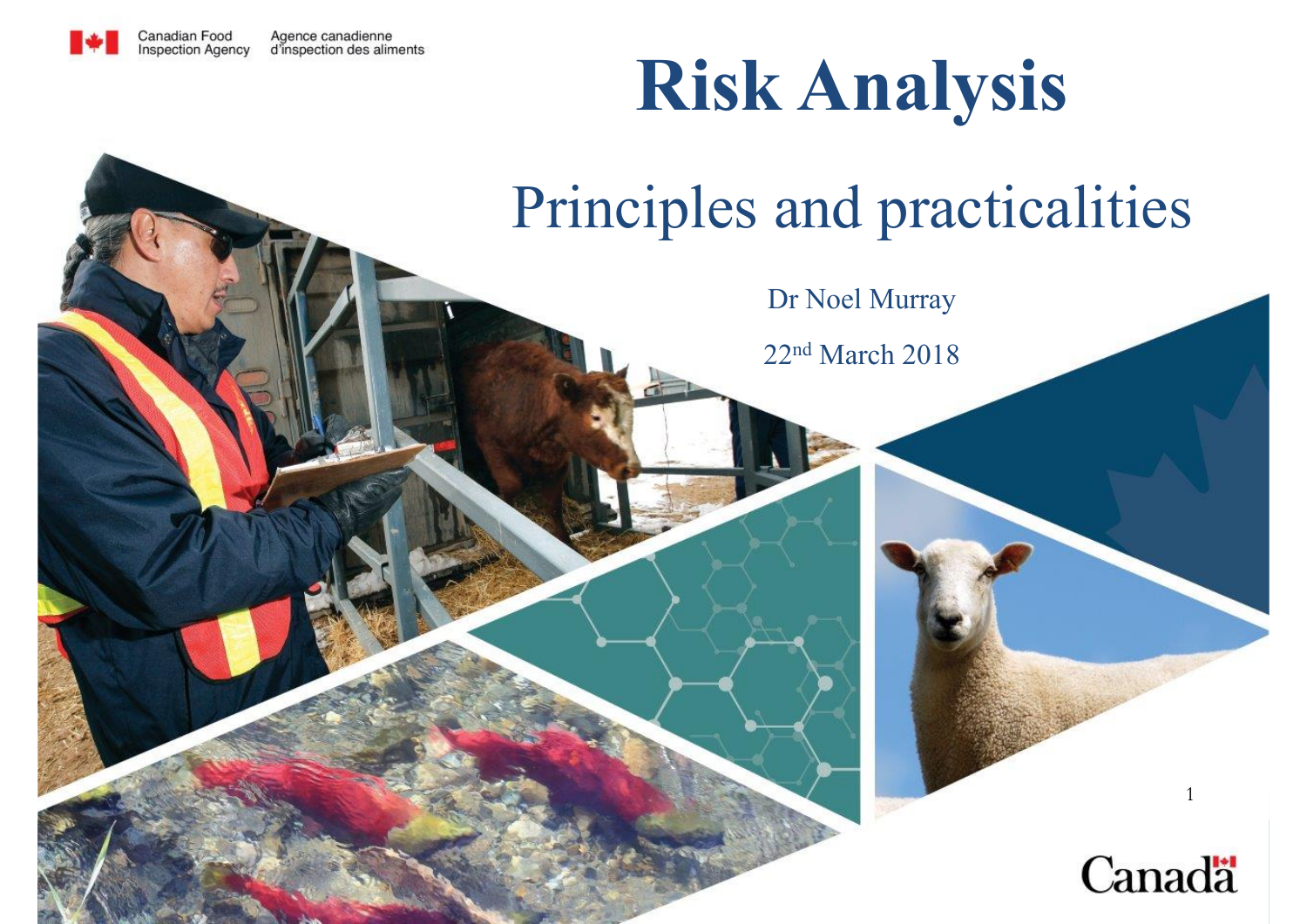## **Objectives**

- to develop a greater appreciation of
	- –what is meant by risk and how it is characterised
	- dealing with incomplete information (uncertainty)
	- the importance of adequately scoping a risk analysis
	- – the OIE's Risk Analysis framework and the role that it plays in facilitating safe international trade
	- Charles Constitution striving for objectivity through transparency and peer review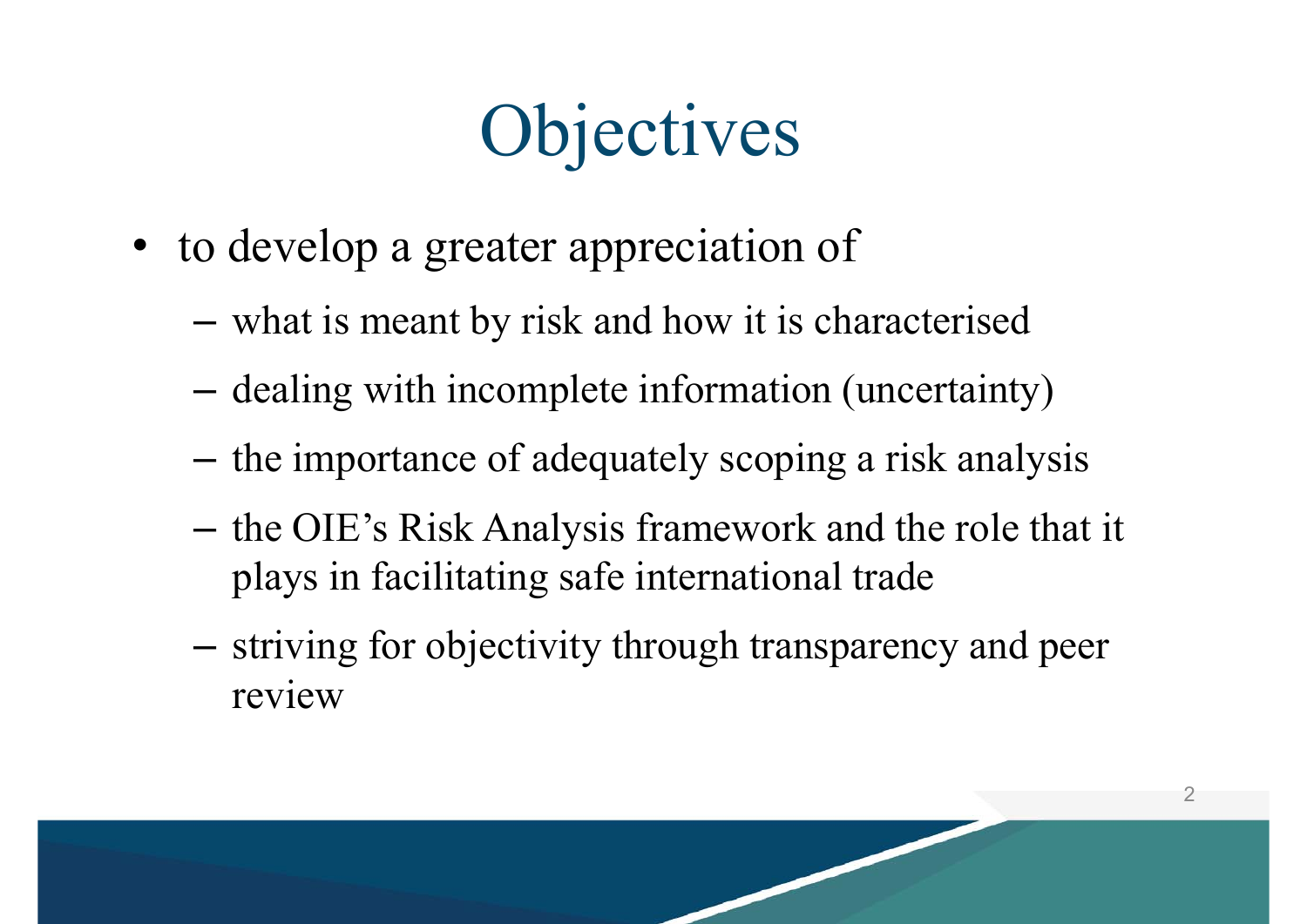#### Why undertake an import risk analysis?

- to identify and examine the disease risks associated with international trade
- to develop conditions that allow trade to proceed safely
	- –- guidance is provided by
		- WTO SPS Agreement
		- OIE's Terrestrial and Aquatic Animal Health Codes

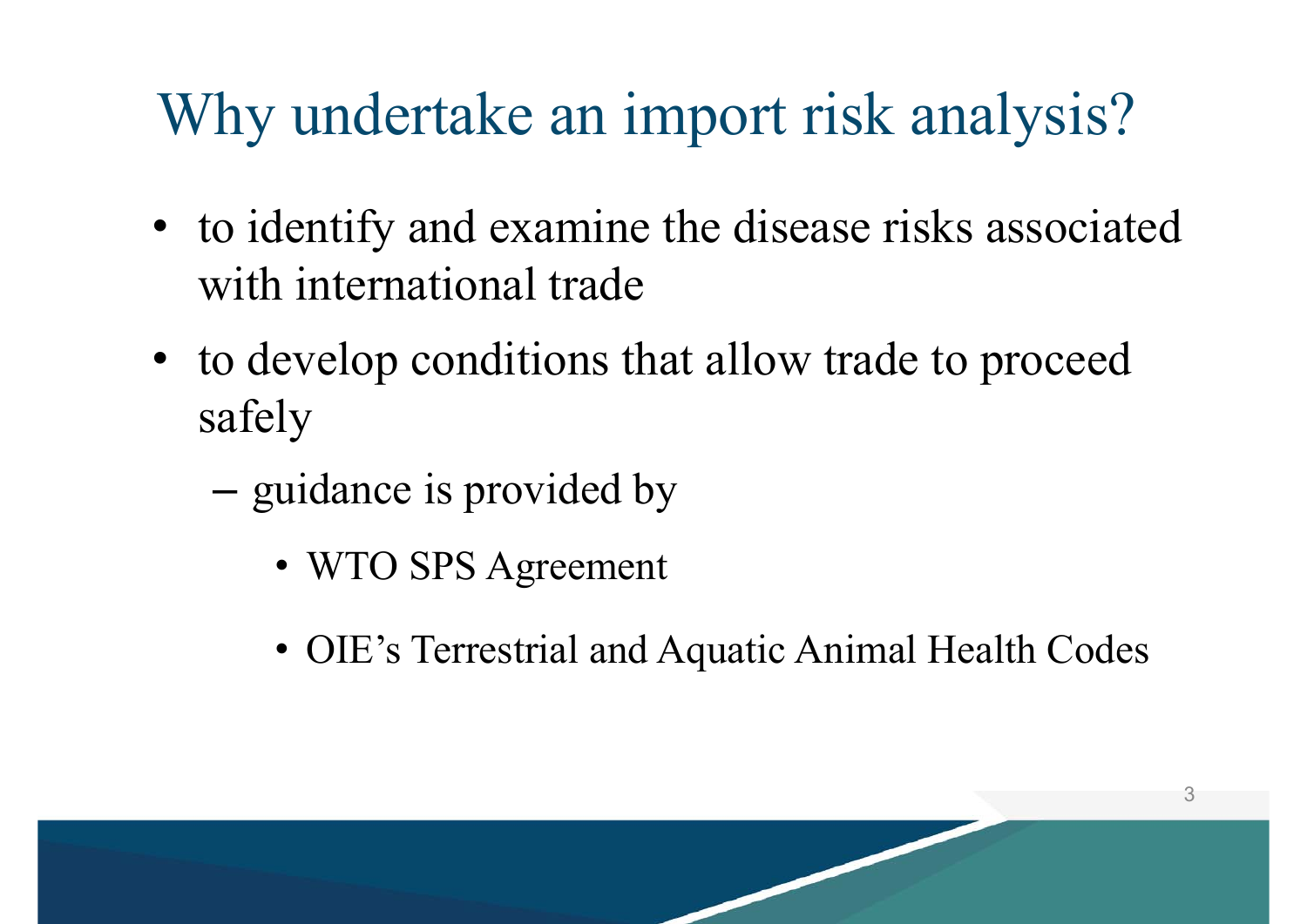#### Risk analysis is a structured way of thinking …

… that provides a framework for identifying, assessing and managing risks

–what can go wrong

- –how likely would it be to go wrong
- –how serious would it be if it went wrong
- what can be done to reduce the likelihood and/or the seriousness of it going wrong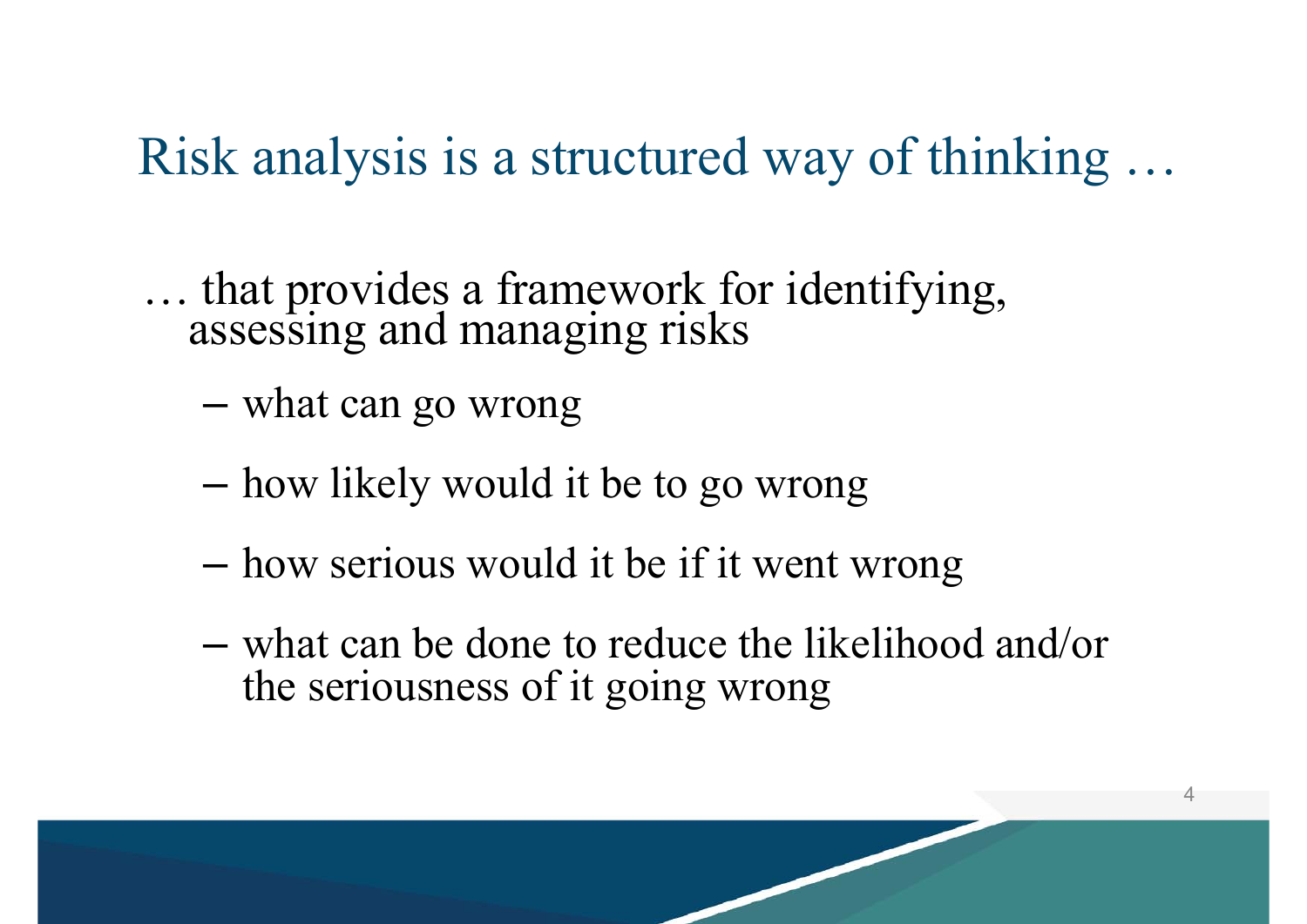#### Risk is a function of …

- … probability and magnitude
	- – the probability (chances or likelihood) of something happening
		- a disease outbreak
	- – the likely magnitude of its consequences
		- the scale of an outbreak and its associated costs of control and/or eradication, trade losses, sociological and ecological impacts, etc

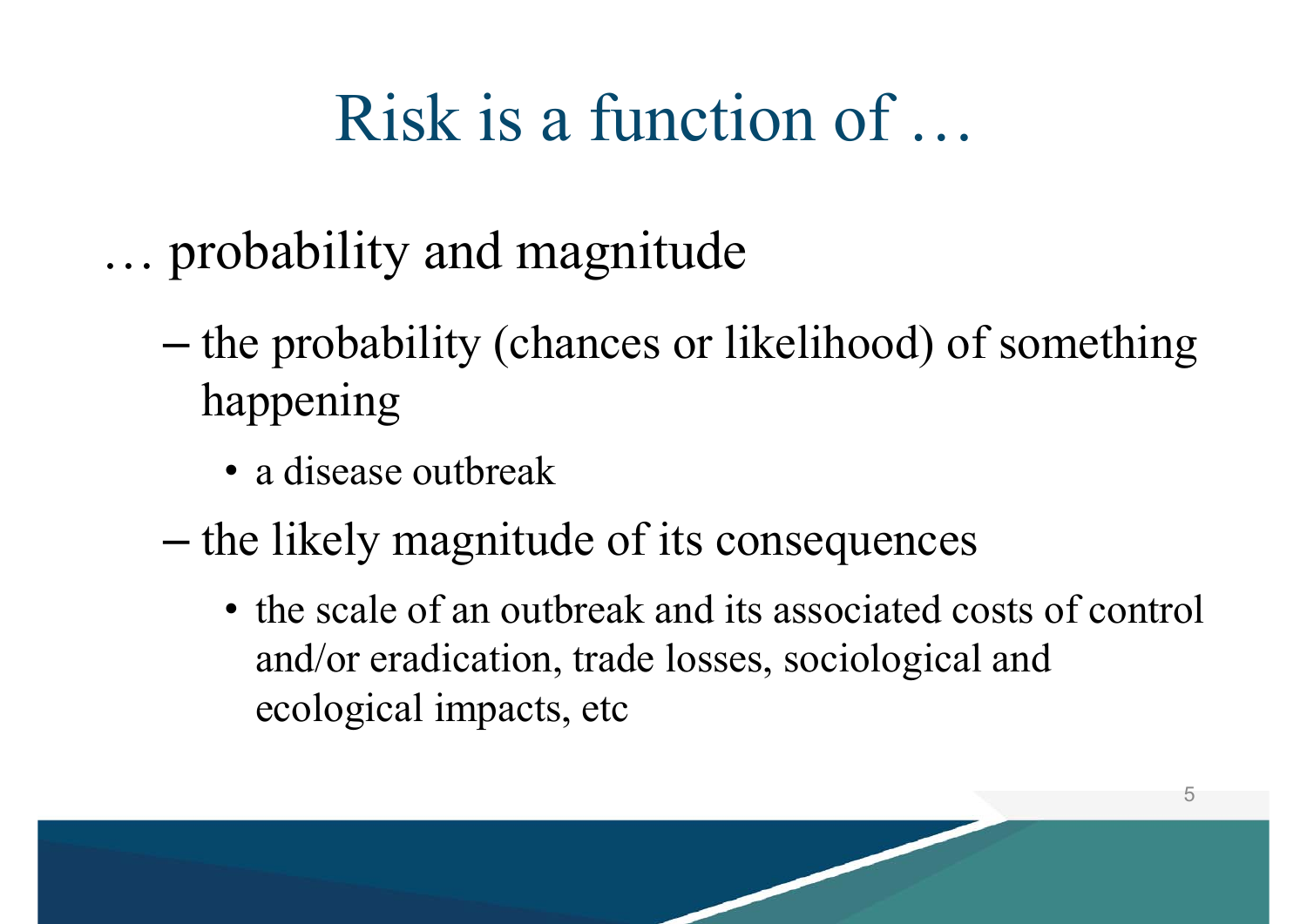#### When communicating about a risk …

… it is important to understand how it may be perceived

- – perception is influenced by many factors, including
	- beliefs, attitudes, judgements, feelings
	- whether it is voluntary, individually controlled, familiar, fairly distributed, memorable, natural or catastrophic

6

–perception determines how upsetting a risk might be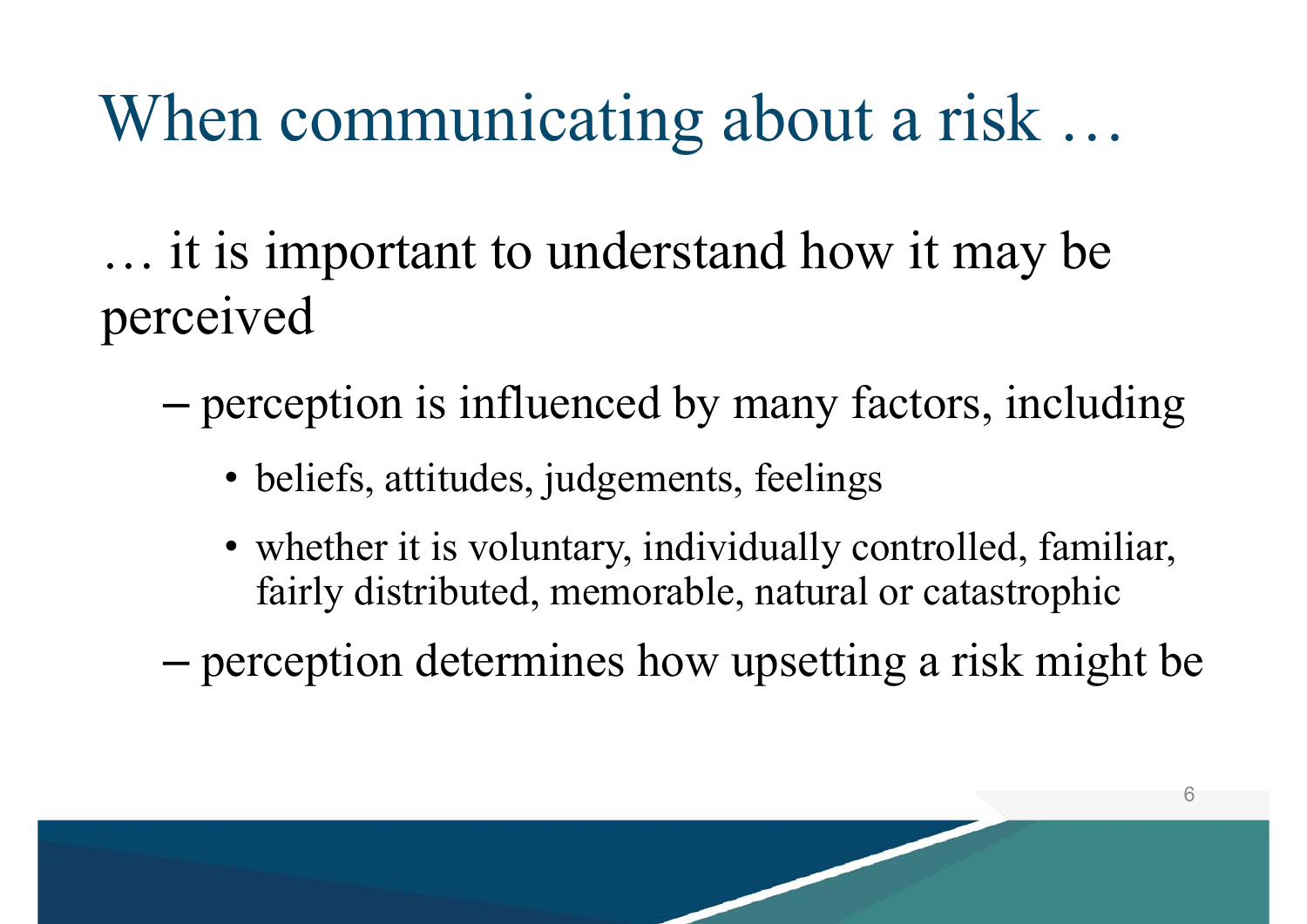#### How a risk is perceived…

... does not justify the imposition of measures to manage political expectations or appease stakeholder concerns

- –– there are many examples of trade disputes arising as a result of attempts to manage perceptions
- –– the resulting measures
	- fail to respect international obligations and standards

- are inevitably arbitrary and discriminatory
- are disproportionate to the likely level of risk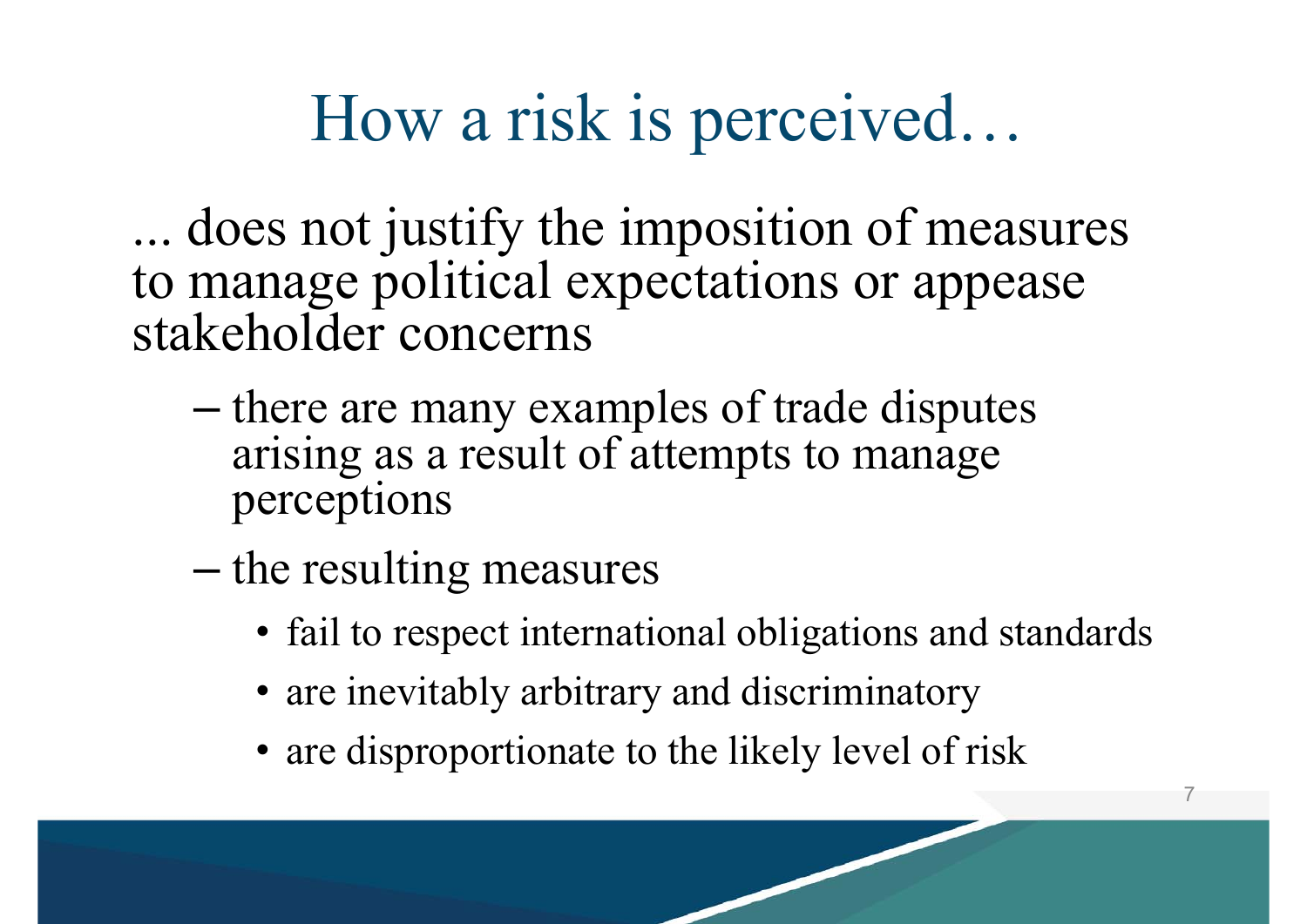### An important obligation…

- WTO SPS Agreement
	- –– there should be <u>no restrictions</u> (sanitary measures) on international trade in animals and animal products unless it is likely that a disease may enter, establish or spread and lead to unacceptable biological and economic consequences

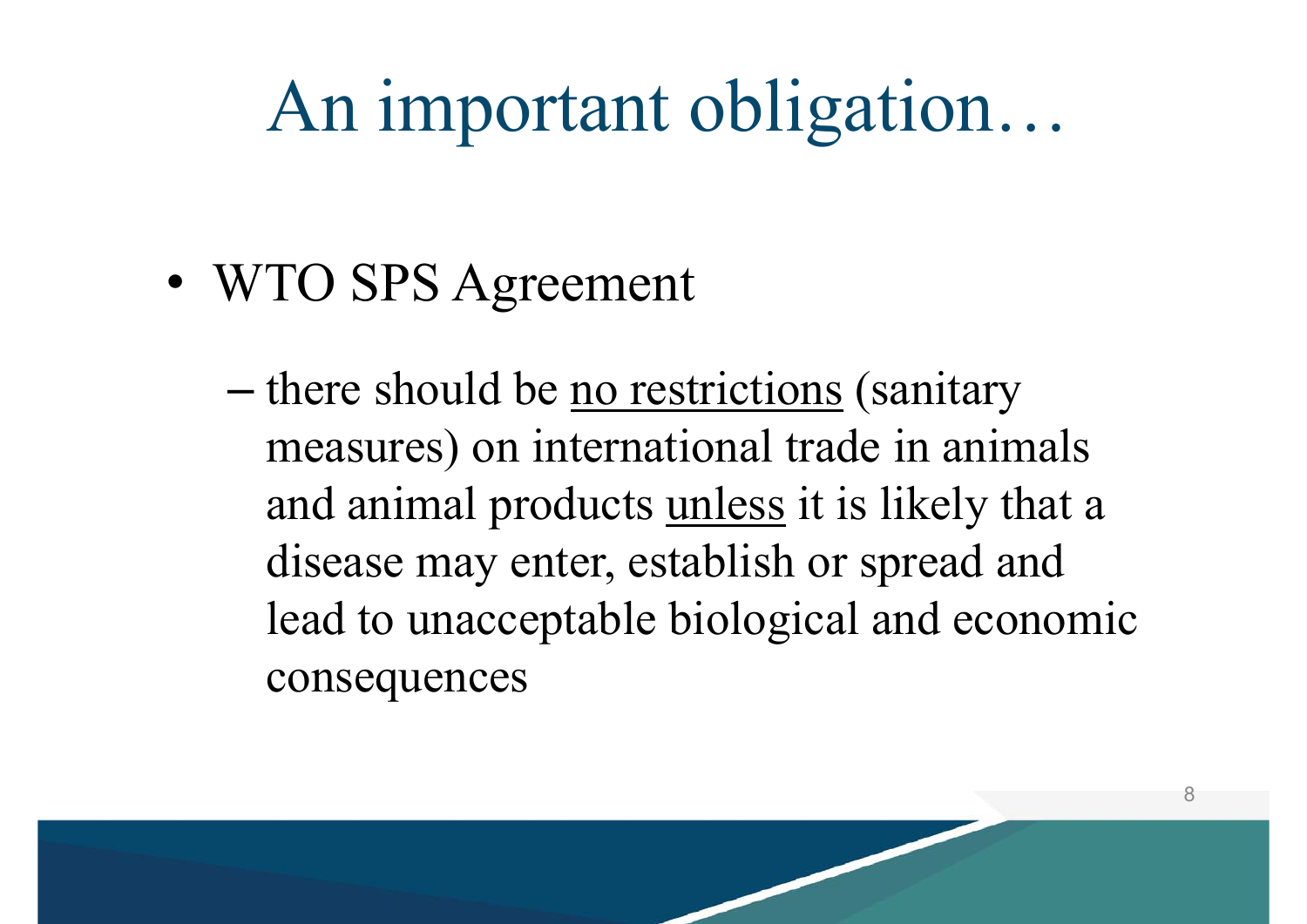So, for the purposes of international trade …

… it is necessary to evaluate risk as a function of

- –- the probability (chances or likelihood) of something happening
- –the likely magnitude of its consequences

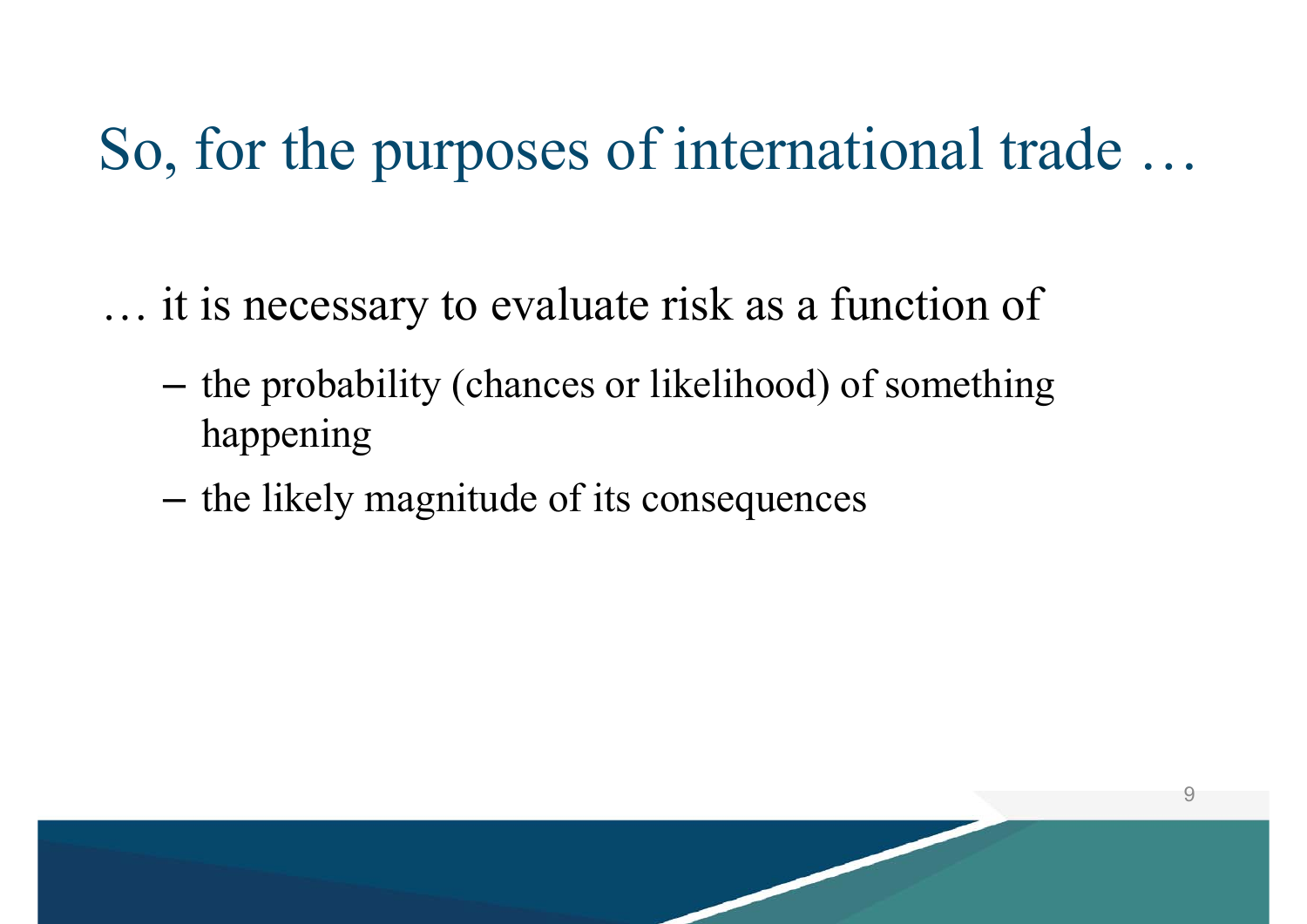#### Risk analysis provides a tool to …

… deal with incomplete information, for example

- –prevalence of disease
- – survival of viruses and bacteria when subjected to freezing, pH changes, cooking
- it is a structured process to aid decision making in the face of inevitable uncertainties

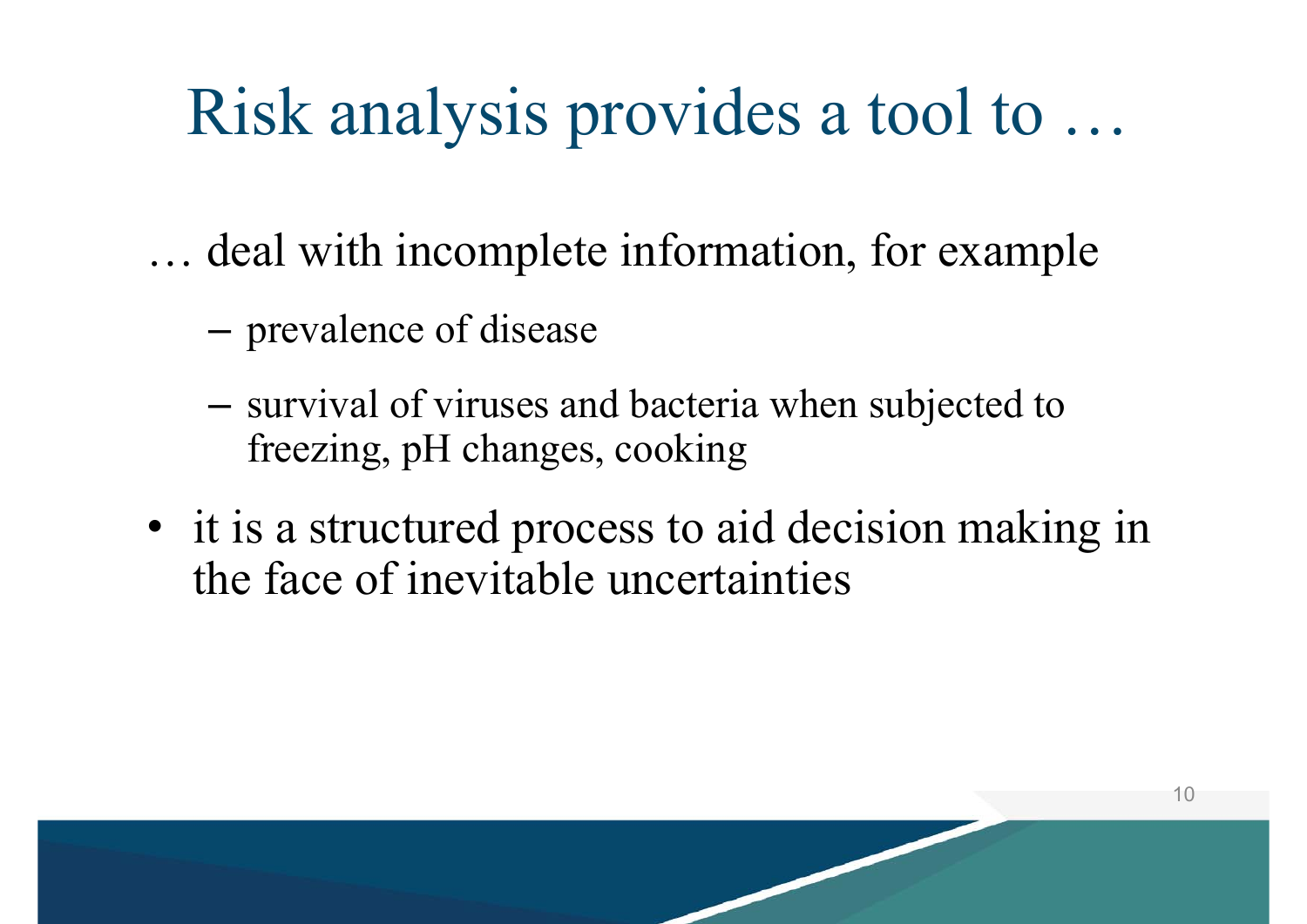#### What's the difference between uncertainty and variability?

- uncertainty
	- –a lack of understanding or incomplete knowledge
- variability
	- the heterogeneity that naturally exists within any biological system
- while uncertainty is reduced as knowledge increases, variability remains a constant

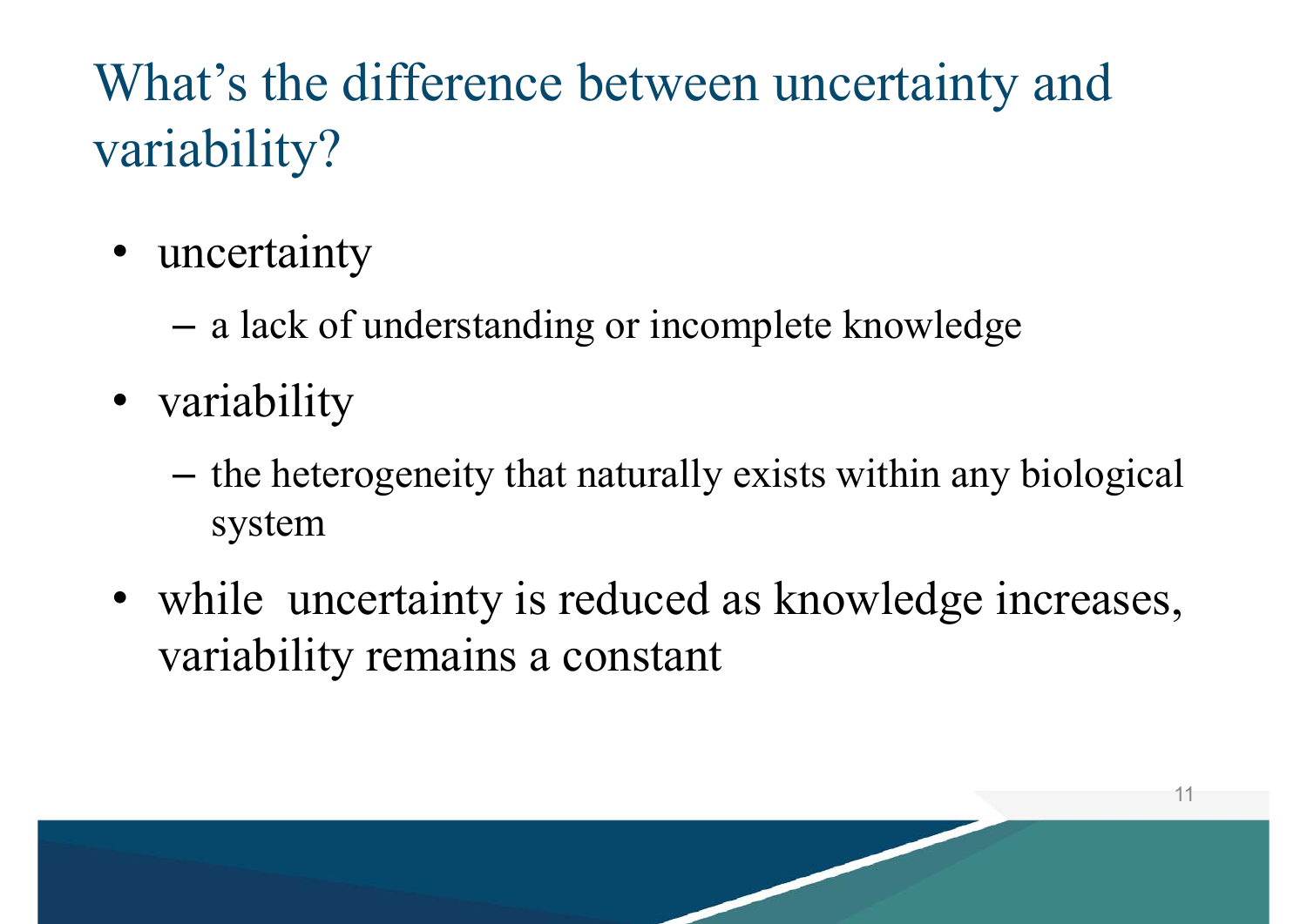A risk analysis is like building a jigsaw puzzle …

… there are lots of disparate pieces of information that we need to bring together to evaluate the overall situation

- –- it could turn out that, while considerable uncertainty exists at one point in a risk pathway, its overall contribution to the final risk estimate is inconsequential
- –- in such circumstances it is important not to overemphasise the uncertainty that exists but to provide appropriate perspective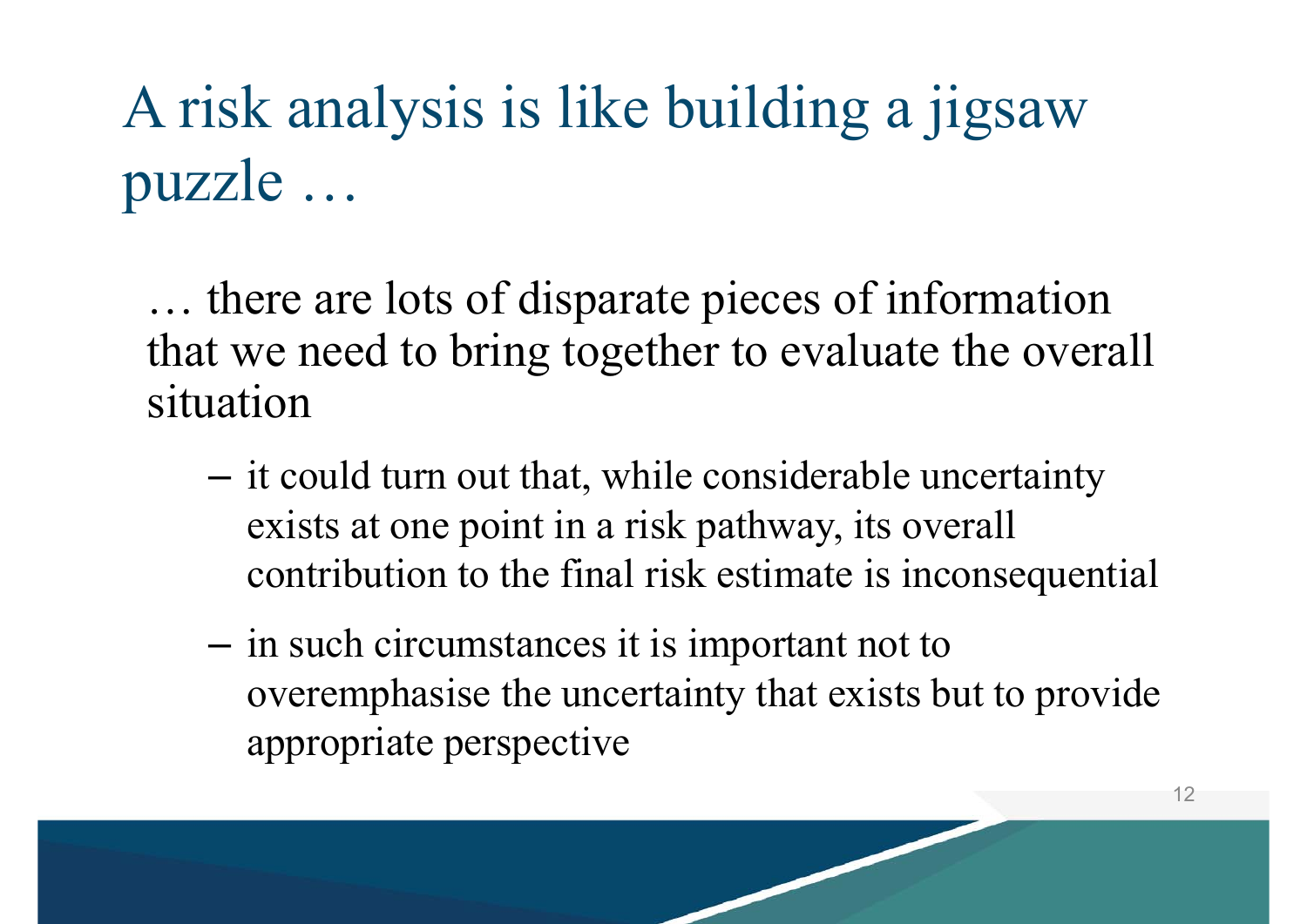#### Dealing with uncertainty – an example  $(1)$

- Suppose we want to estimate the likelihood of an outbreak of FMD associated with imported goat's cheese
- for this scenario to unfold
	- –- there must be an outbreak of FMD in the exporting country that results in at least one goat shedding FMD virus in its milk
	- –- the virus must survive pasteurisation, the cheese manufacturing process, storage and transportation
	- – a susceptible animal must ingest discarded cheese, become infected and pass it on to other animals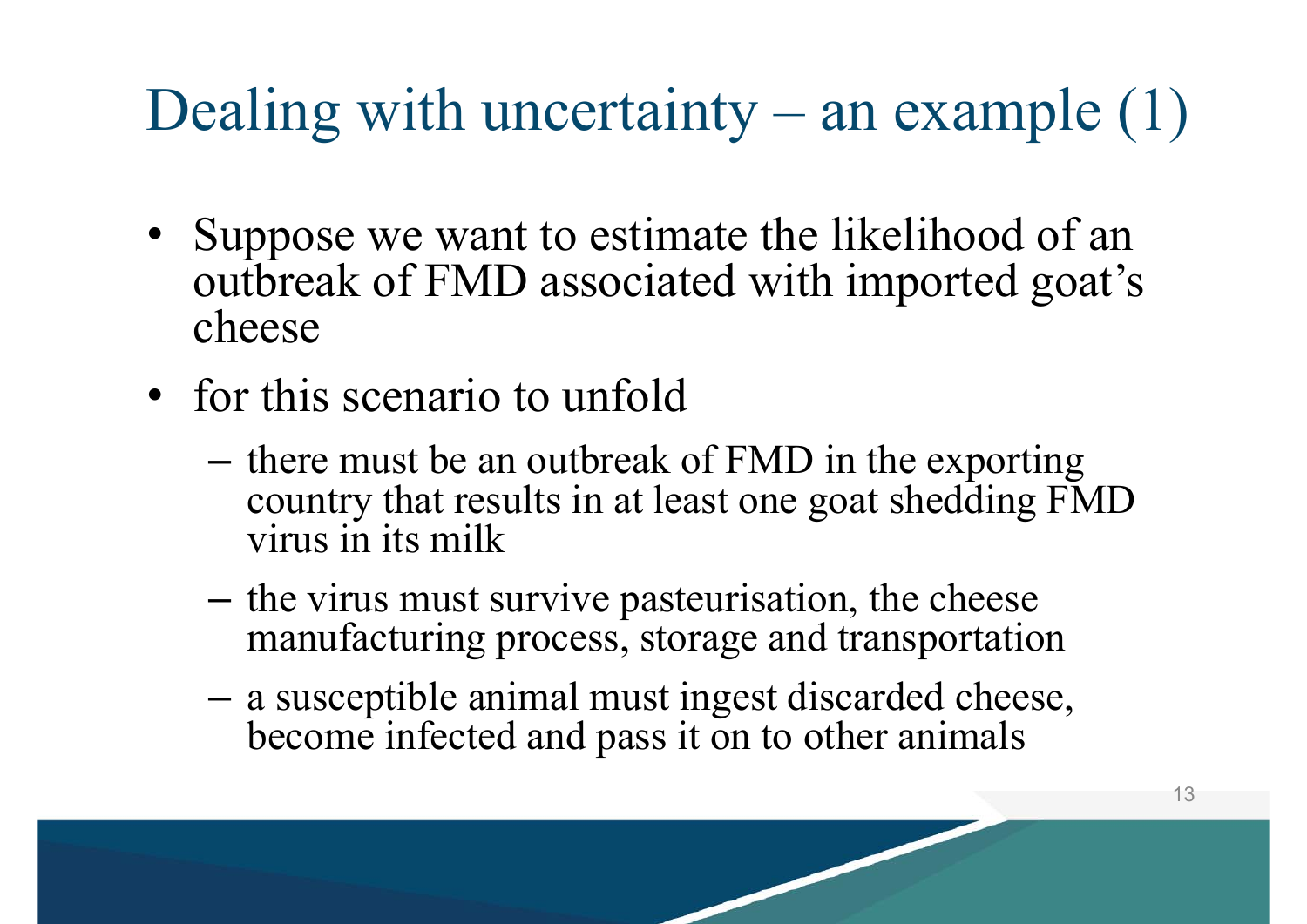#### Dealing with uncertainty – an example  $(2)$

- Information available
	- very good information exists on the survival of FMD virus in pasteurised milk
	- limited information on the occurrence of FMD in the exporting country
	- virtually no information on the likelihood of susceptible animals ingesting cheese scraps in the importing country
	- – we conclude that there is significant uncertainty in the occurrence of FMD in the exporting country and in the exposure of susceptible animals in the importing country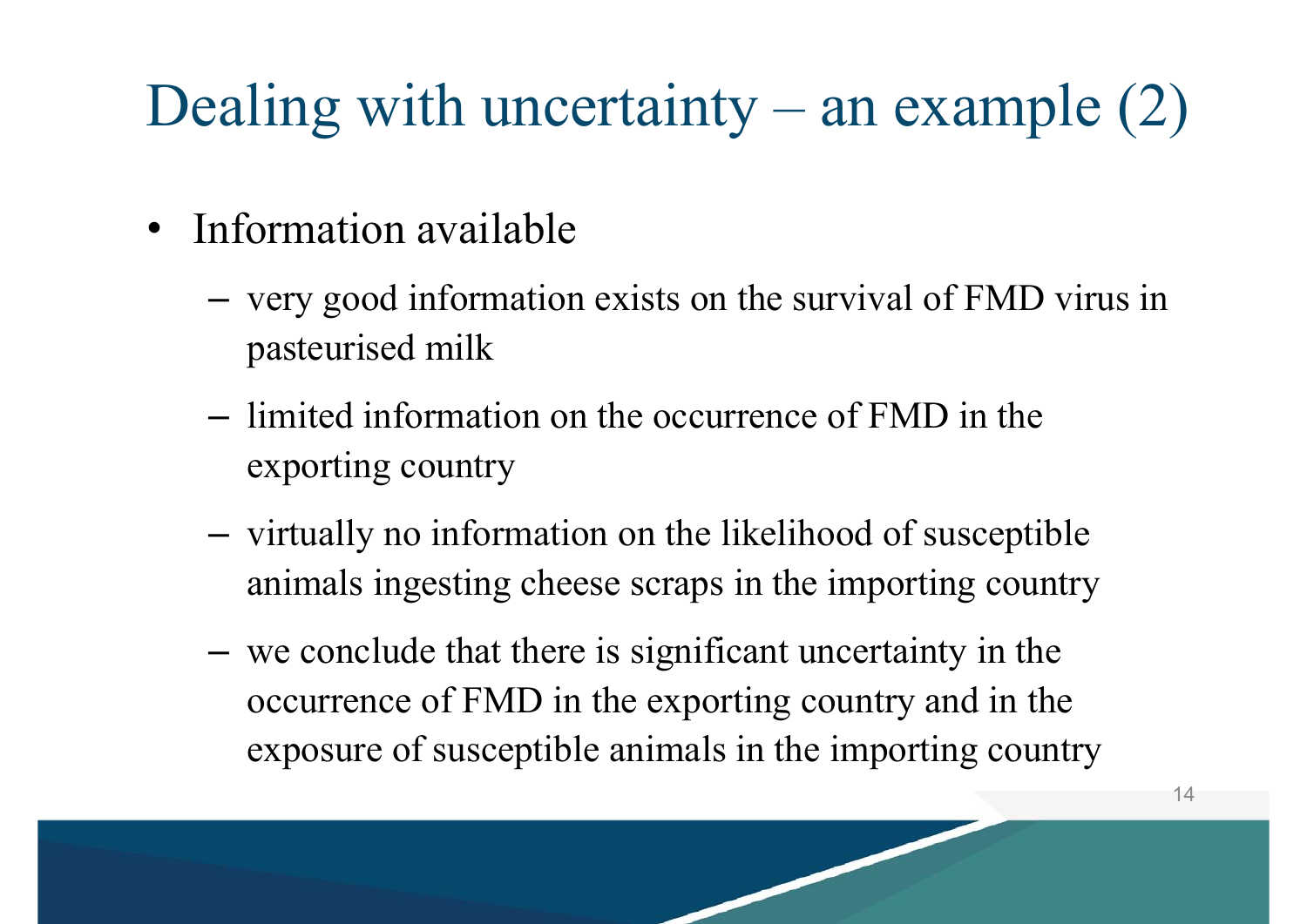#### Dealing with uncertainty – an example  $(3)$

- we need to consider the impact of these uncertainties on the overall risk estimate
	- – if pasteurisation effectively kills FMD virus, the impact is insignificant
	- but
	- – if there is significant variability in the efficacy of pasteurisation as a result of heat tolerant strains of FMD virus, these uncertainties become much more important

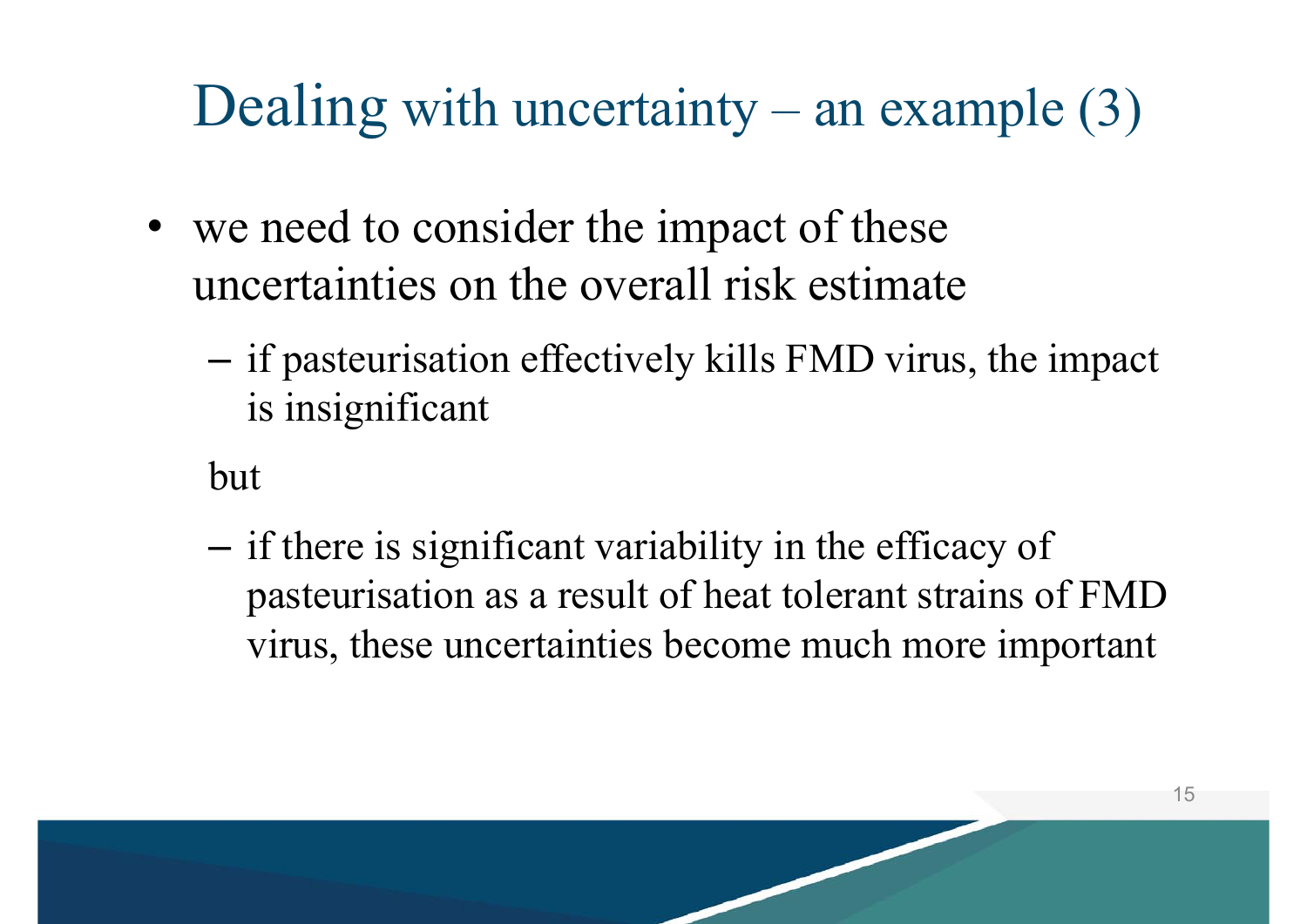#### Where there is significant uncertainty ...

- … a precautionary approach may be adopted
	- – however, the measures selected must still be based on a risk assessment that takes account of the available scientific information
	- the measures should be
		- reviewed as soon as additional information becomes available
		- be consistent with other measures where equivalent uncertainties exist
	- – it is not acceptable to simply conclude that, because there is significant uncertainty, measures will be based on a precautionary approach
		- the rationale for selecting measures must be made apparent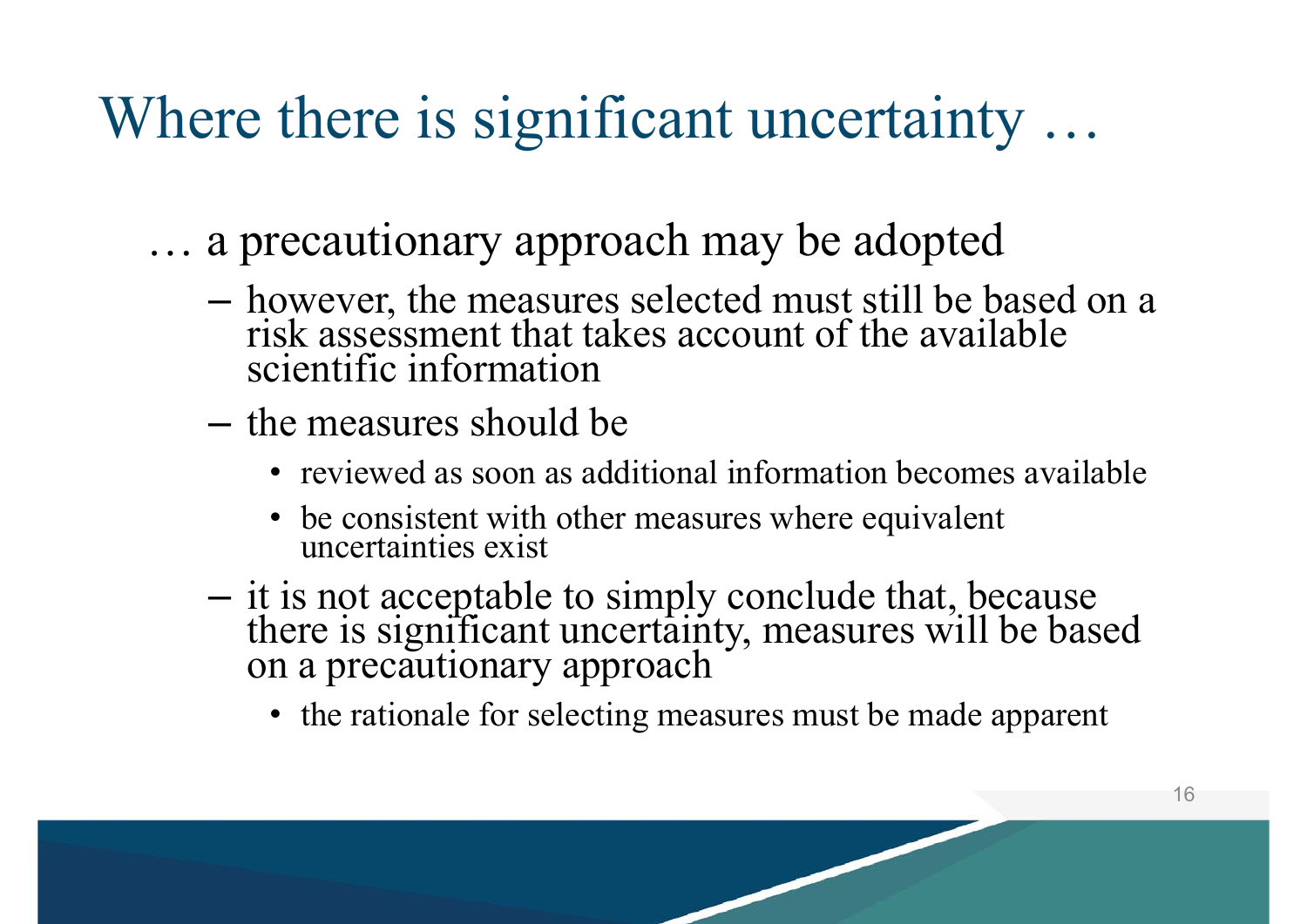#### Before embarking on a risk analysis …

… it is essential that risk assessors and risk managers as well as other stakeholders have a clear understanding from the very beginning of the questions(s) being posed as well as the purpose and scope of the analysis

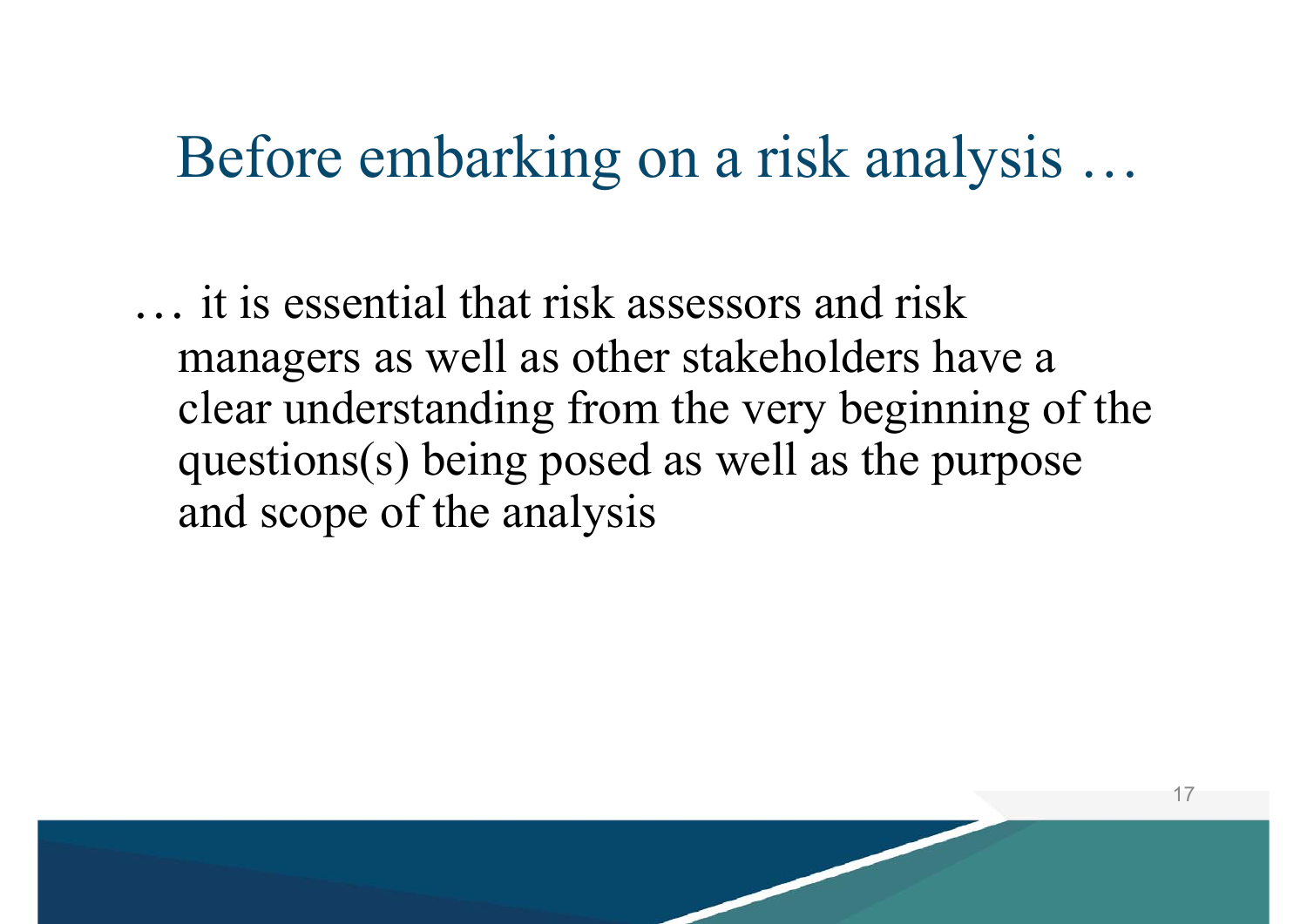Does the following "request" provide sufficient background and scope to embark on a risk analysis?

• What is the risk of importing sheep or goa<sup>t</sup> meat?

–What else would you like to know?

![](_page_17_Picture_3.jpeg)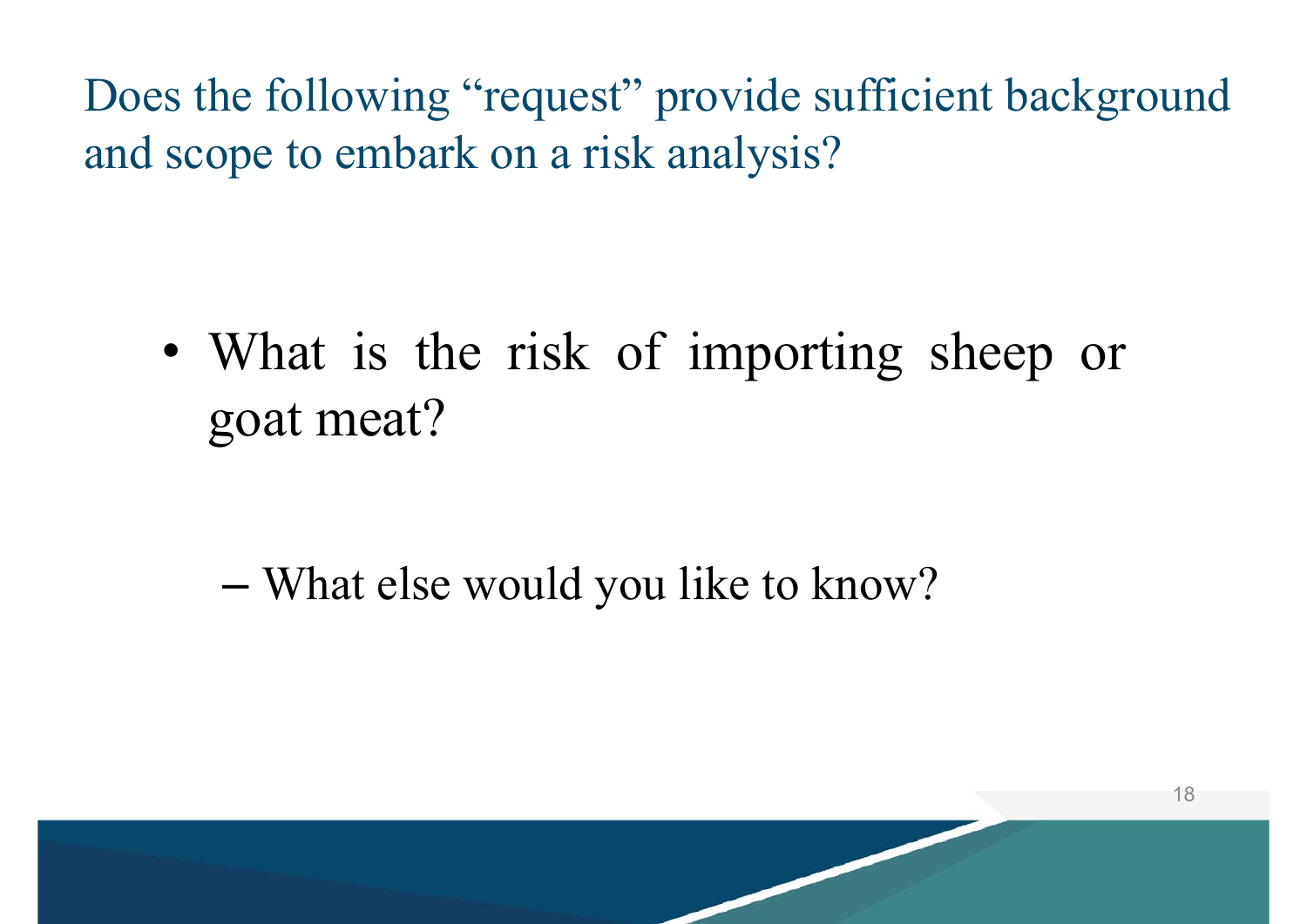#### Scoping should be an iterative process …

- … involving at least the risk manager and risk assessor
	- – if a request is vague, ill-defined and poorly thought through it will inevitably lead to a report that noone is satisfied with
- the risk analysis should not begin until all involved agree on the scope and purpose

![](_page_18_Picture_4.jpeg)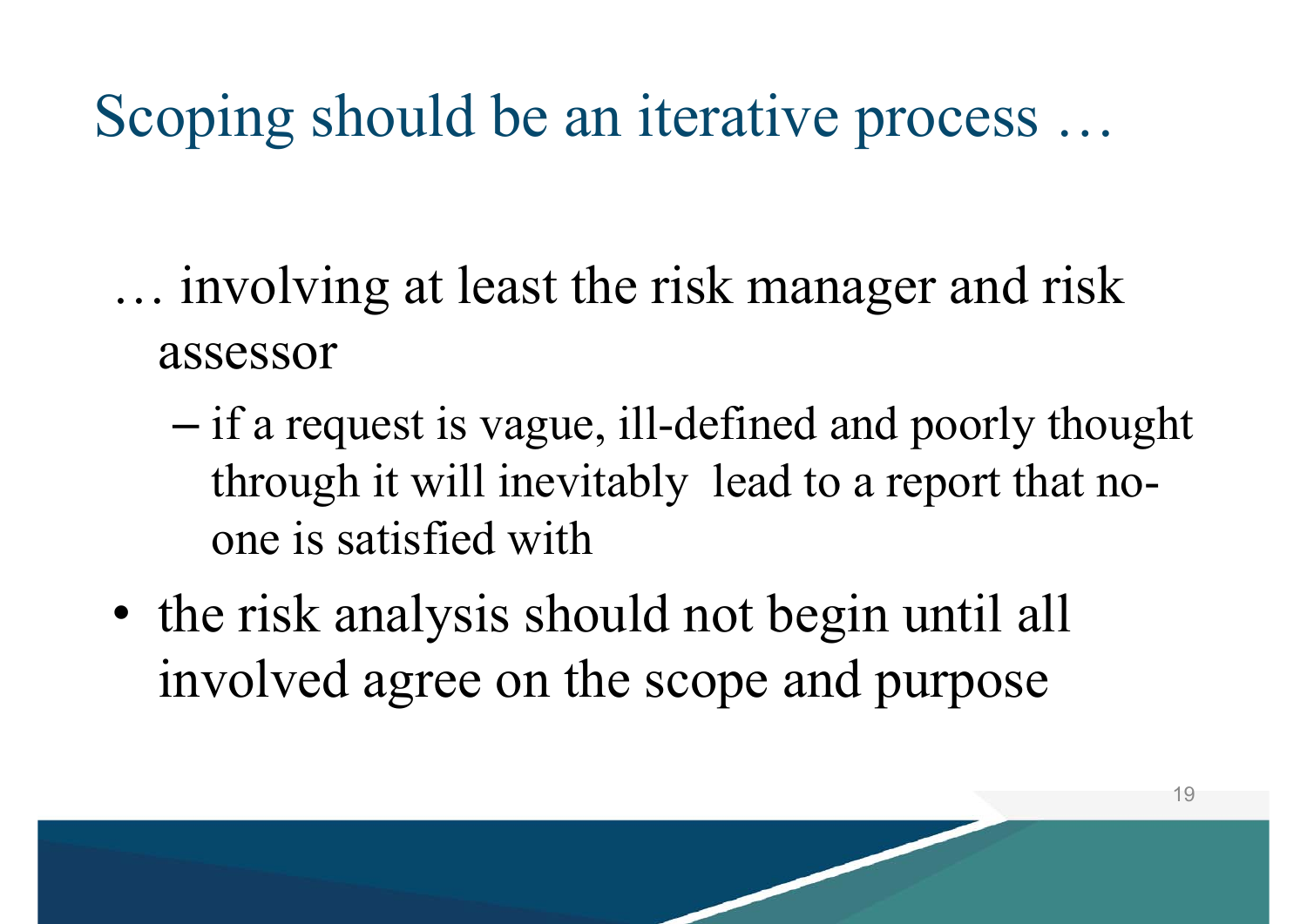### Determining the scope …

- … requires that you define as precisely as possible the animals or animal products which are the subject of the risk analysis, including
	- the nature, source(s) (including country) and intended  $use(s)$
	- the scientific names when describing the animal species or disease agent
	- the relevant methods of production, manufacturing, processing or testing that are normally applied including quality assurance programs (such as HACCP)

![](_page_19_Picture_5.jpeg)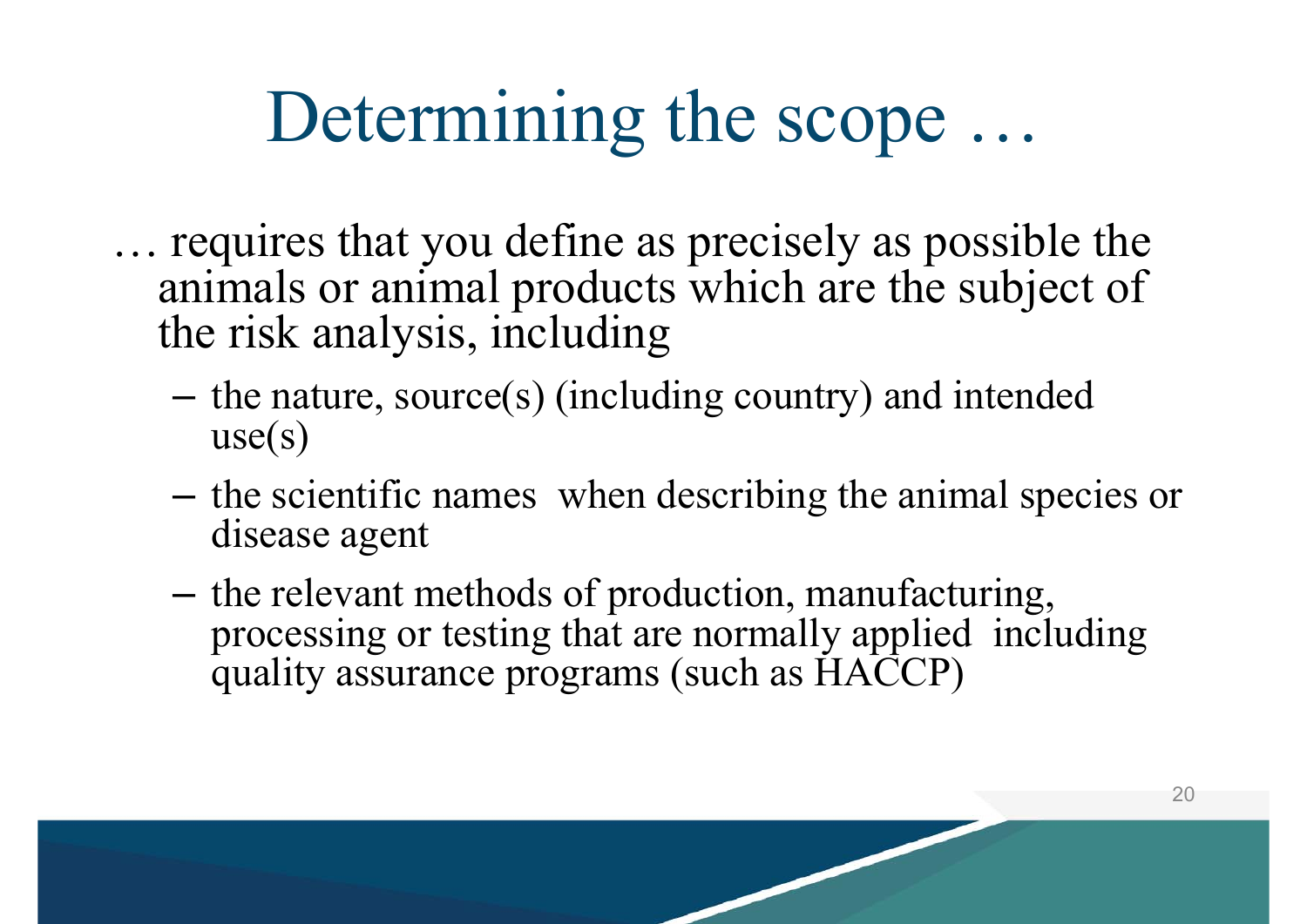#### Options for scoping a risk analysis …

- •**Commodity** 
	- a particular commodity (chicken meat)
	- a category of commodities (live viral vaccines)
- • Species
	- a single animal species (pigs)
	- a group of similar species (ruminants)
- • Diseases
	- –a particular disease (FMD)
	- a group of diseases with similar epidemiological characteristics (orbiviruses)
- •**Country** 
	- a single country bilateral (Canada)
	- a group of countries -multilateral (European Union)
	- any country (generic)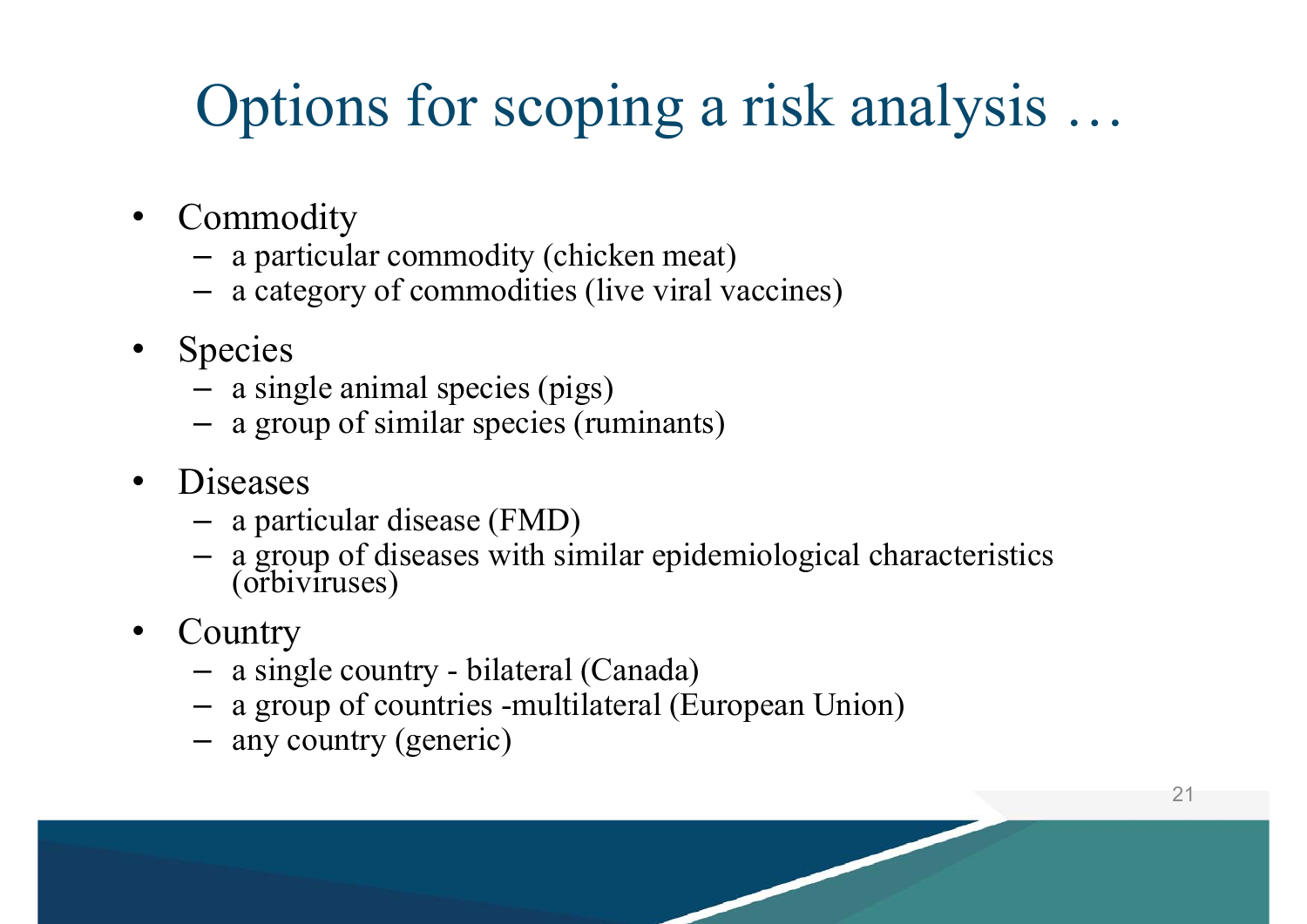### State the purpose of the risk analysis clearly …

- $\bullet$  To identify and assess the likelihood of (*the hazard(s))*  being introduced and spreading or becoming established in (*your country)* together with the likelihood of and the likely magnitude of their potential consequences for animal or human health as a result of importing (*the commodity)* for *(intended use)*.
- •To recommend sanitary measures, if appropriate.

![](_page_21_Picture_3.jpeg)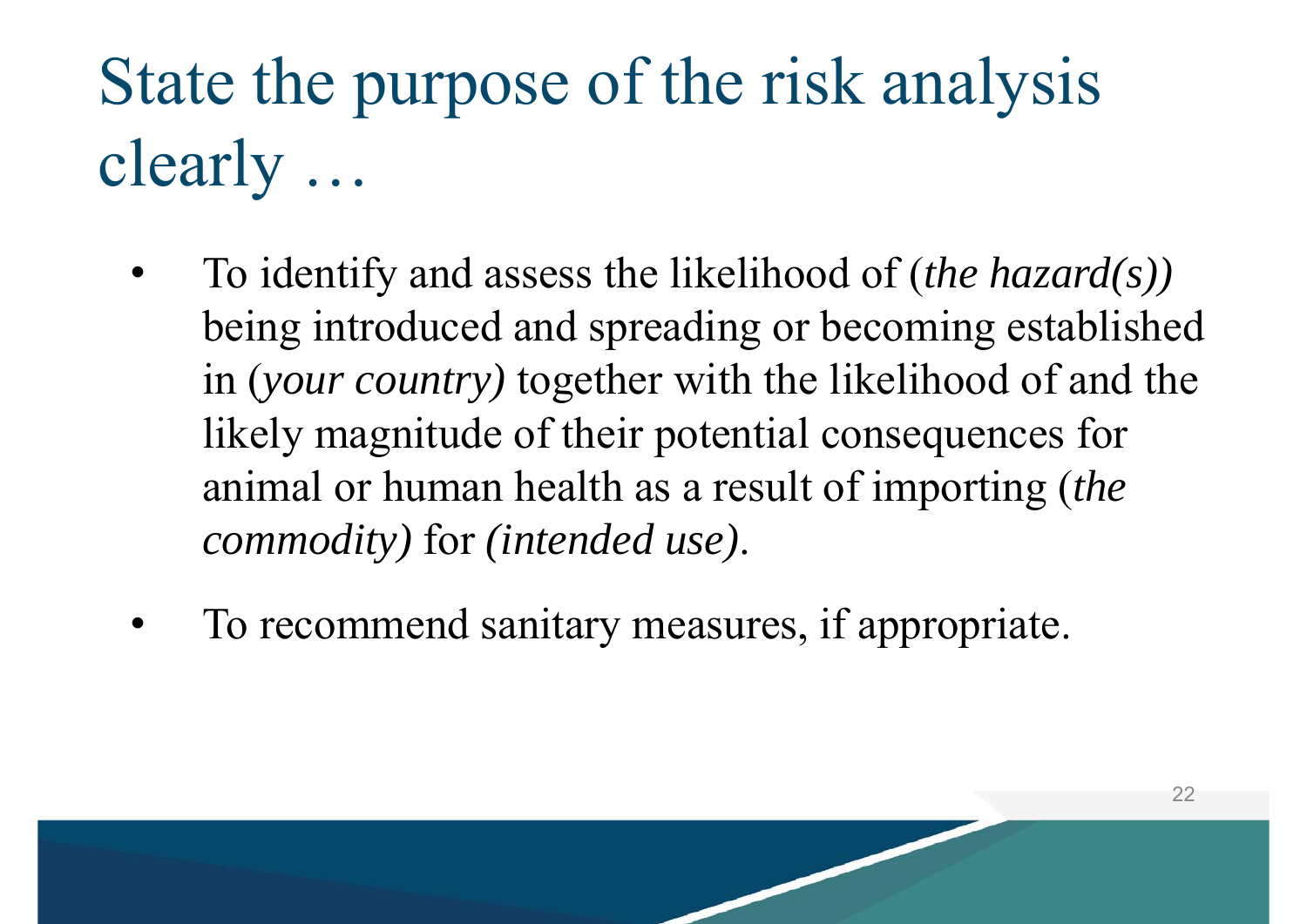#### Scoping a risk analysis – an example (1)

- • A request has been received to import sheep and goat meat from countries where peste des petits ruminant virus (PPRV) is endemic.
	- – use scientific names when describing the animal species or disease agent
		- domestic sheep (*Ovis aires*)
		- domestic goats (*Capra hircus)*
		- • PPRV (*Paramyxoviridae*; Genus: *Morbillivirus*; Species: *Peste des petits ruminants virus)*
	- – describe the nature, intended use(s) and source(s) of the commodity
		- chilled or frozen sheep or goat meat for human consumption from a country where PPRV is endemic

![](_page_22_Picture_8.jpeg)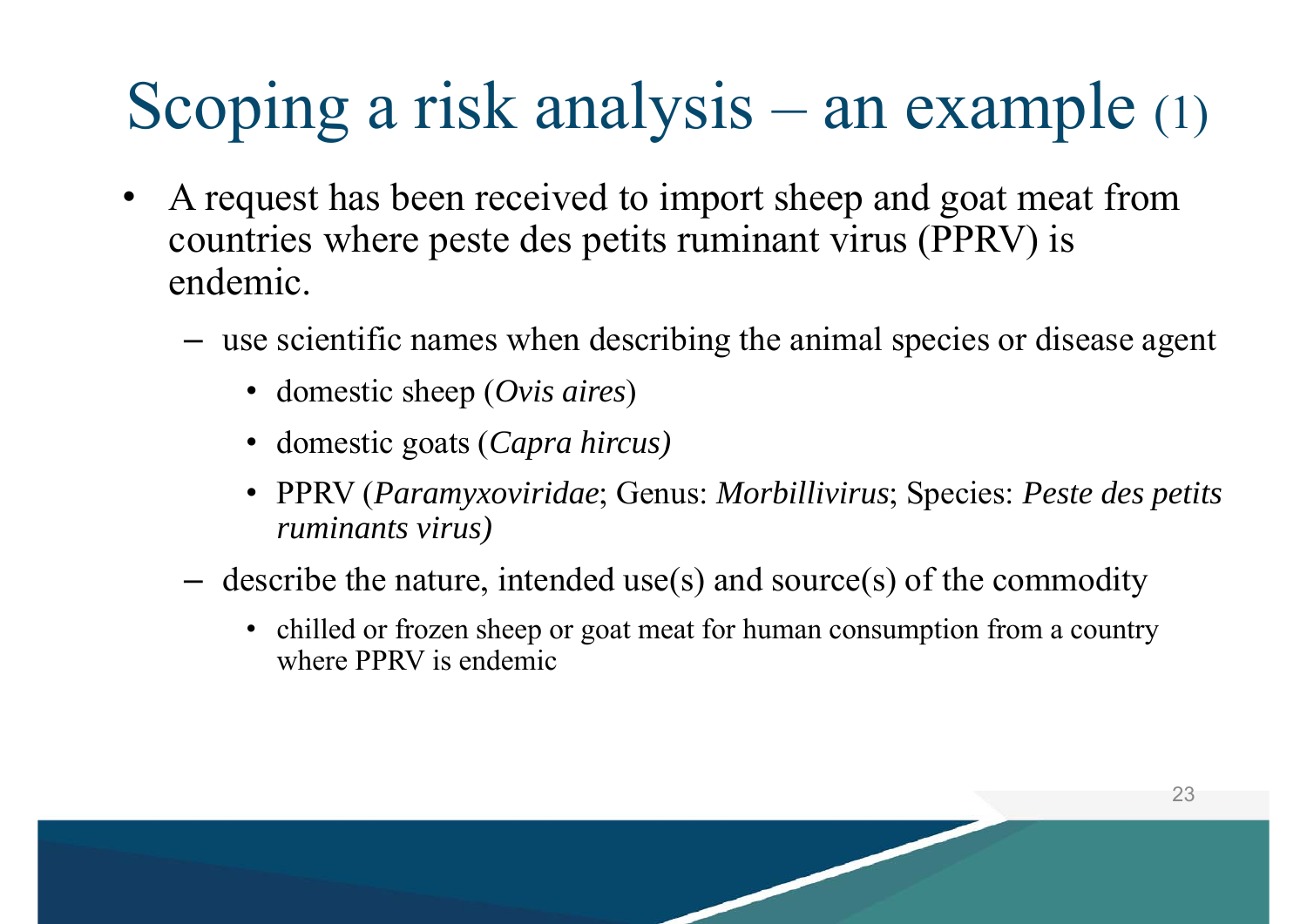#### Scoping a risk analysis – an example (2)

- describe the relevant methods of production, manufacturing, processing or testing that are normally applied
	- –e.g. chilling, freezing, cooking, curing, irradiation
- describe any quality assurance programs that may apply and how they are verified
	- –e.g. HACCP programs for the production of pig meat
- estimate the likely annual volume of trade
	- –may not be readily available

![](_page_23_Picture_7.jpeg)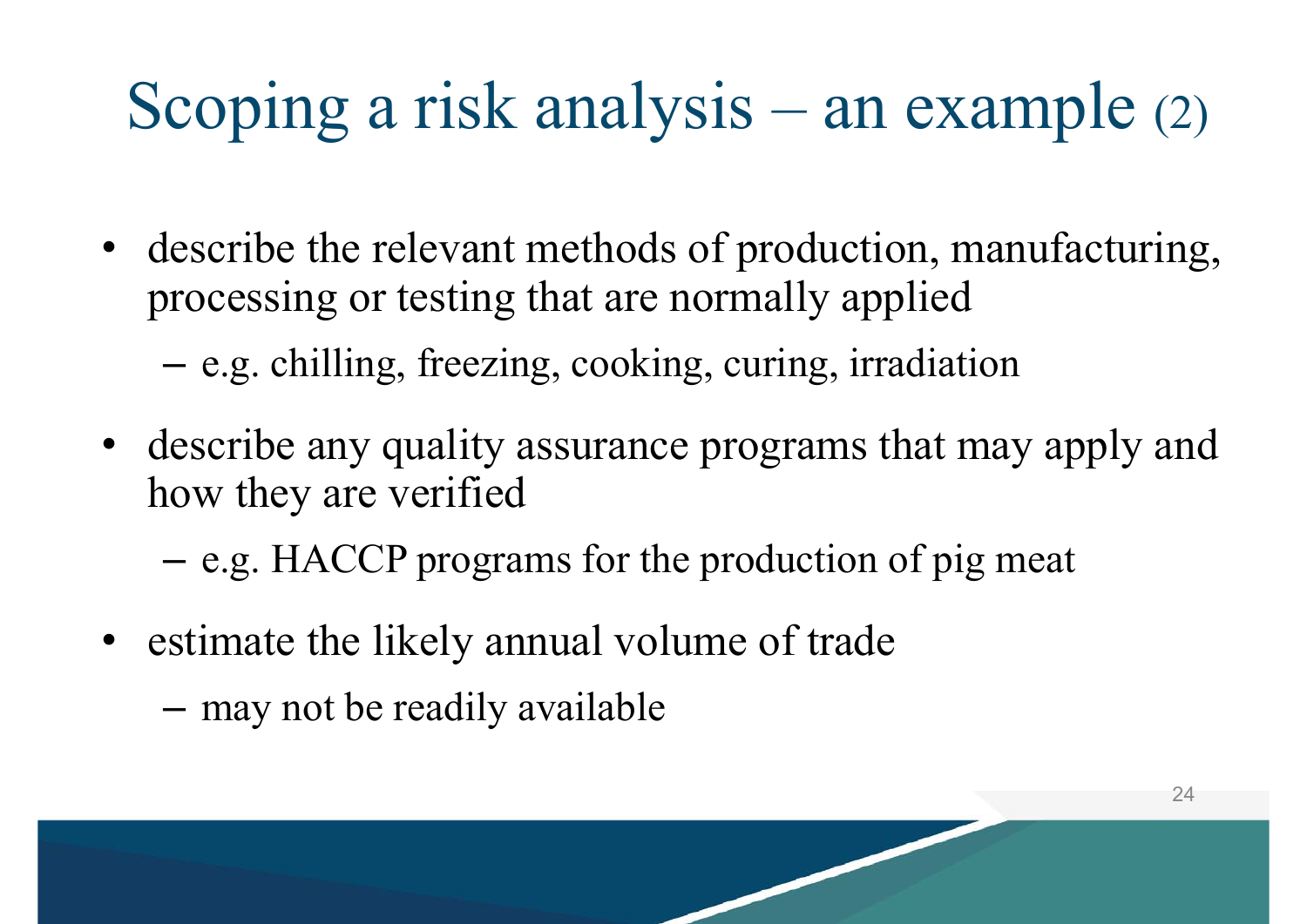#### Scoping a risk analysis – an example (3)

- clearly state the purpose
	- to assess the likelihood of PPR virus (*Paramyxoviridae*; Genus: *Morbillivirus*; Species: *Peste des petits ruminants virus*) spreading or becoming established in [*your country*] and its likely consequences as a result of importing chilled or frozen meat for human consumption derived from domestically reared sheep (*Ovis aires*) and goats (*Capra hircus*) in a country or zone where PPRV is endemic
	- to recommend sanitary measures if appropriate
- draft a suitable title
	- Import risk analysis: Chilled or frozen sheep and goat meat from a country or zone where PPRV is endemic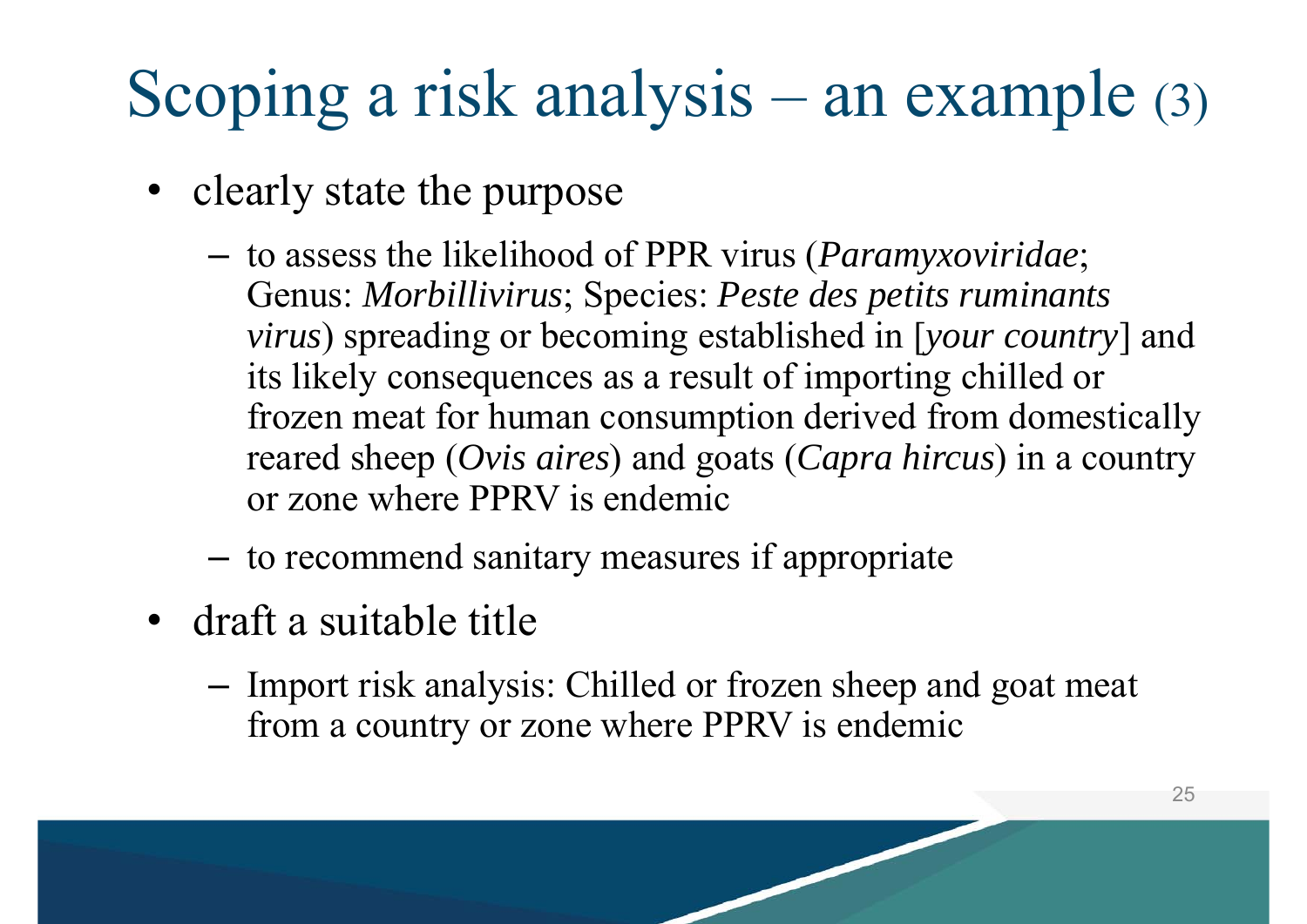### OIE Risk Analysis Framework

![](_page_25_Figure_1.jpeg)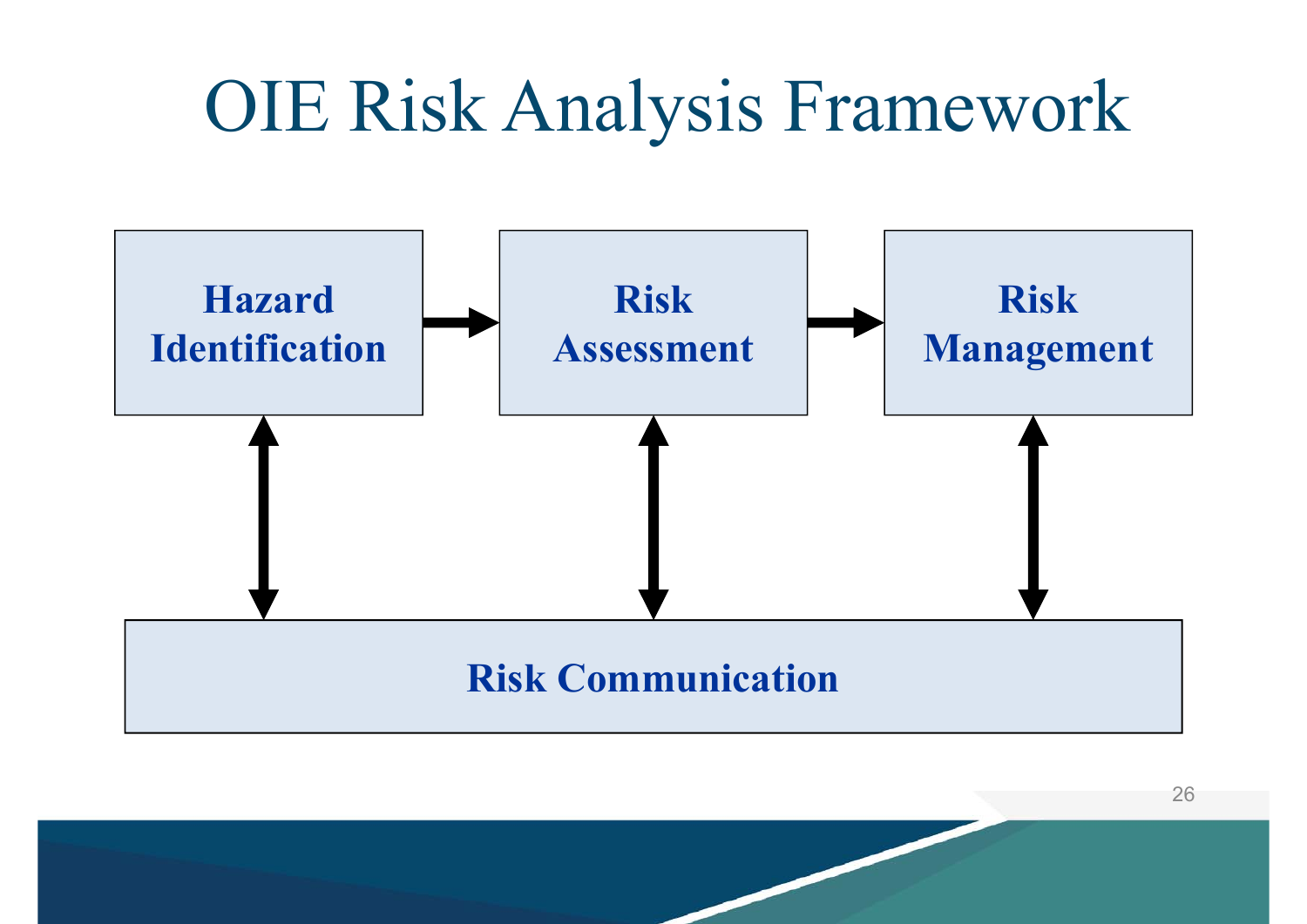The principal aim of the OIE's risk analysis framework is …

… to assess disease risks objectively and transparently to ensure

- –– the sanitary safety of terrestrial and aquatic animals and animal products
- –– that sanitary measures are justified and appropriate to the circumstances

![](_page_26_Picture_4.jpeg)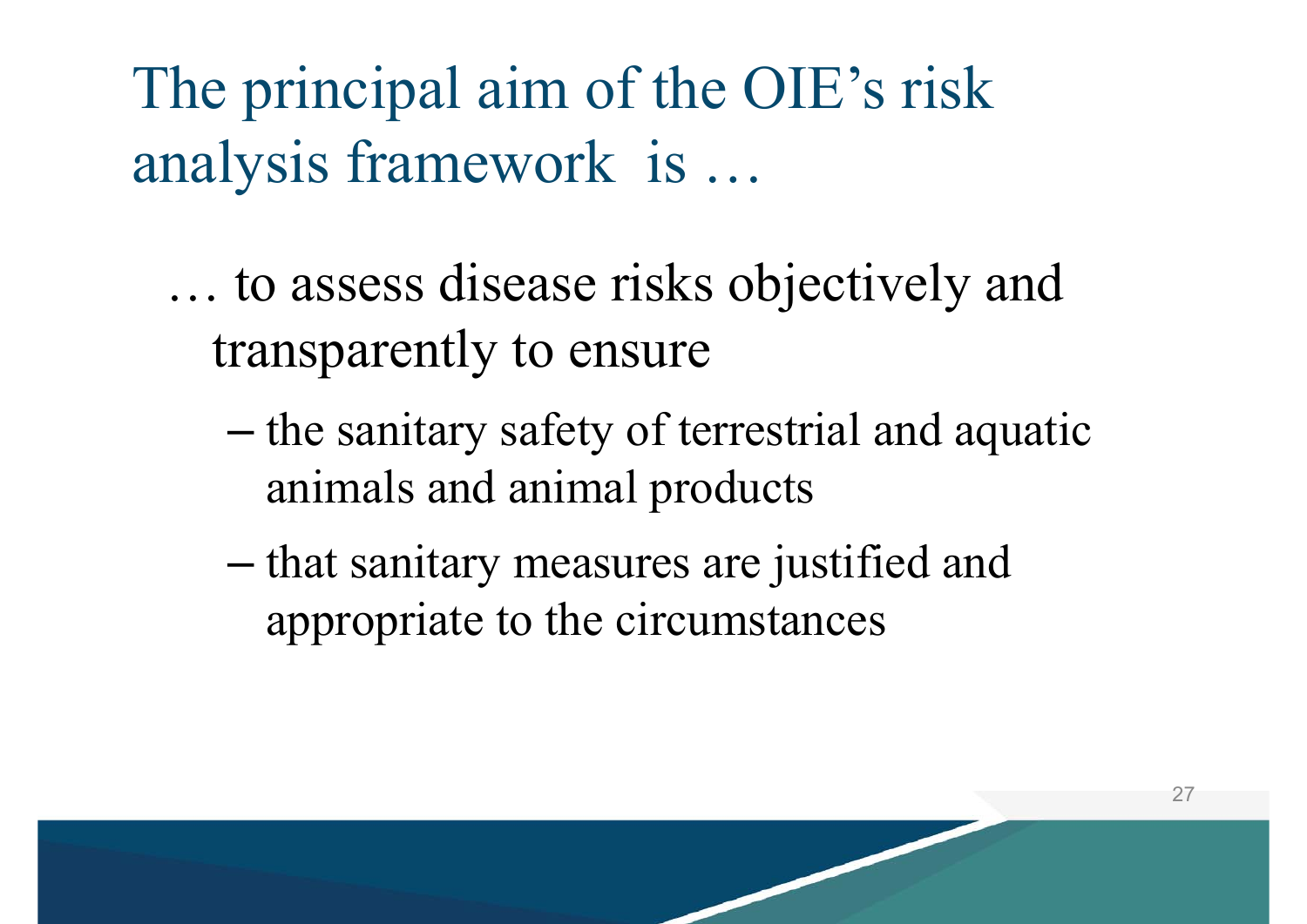### The best outcome of a risk analysis

- reduces risk(s) to an acceptable level
- avoids disputes and disagreements
- minimises the measures required to effectively manage risk

![](_page_27_Picture_4.jpeg)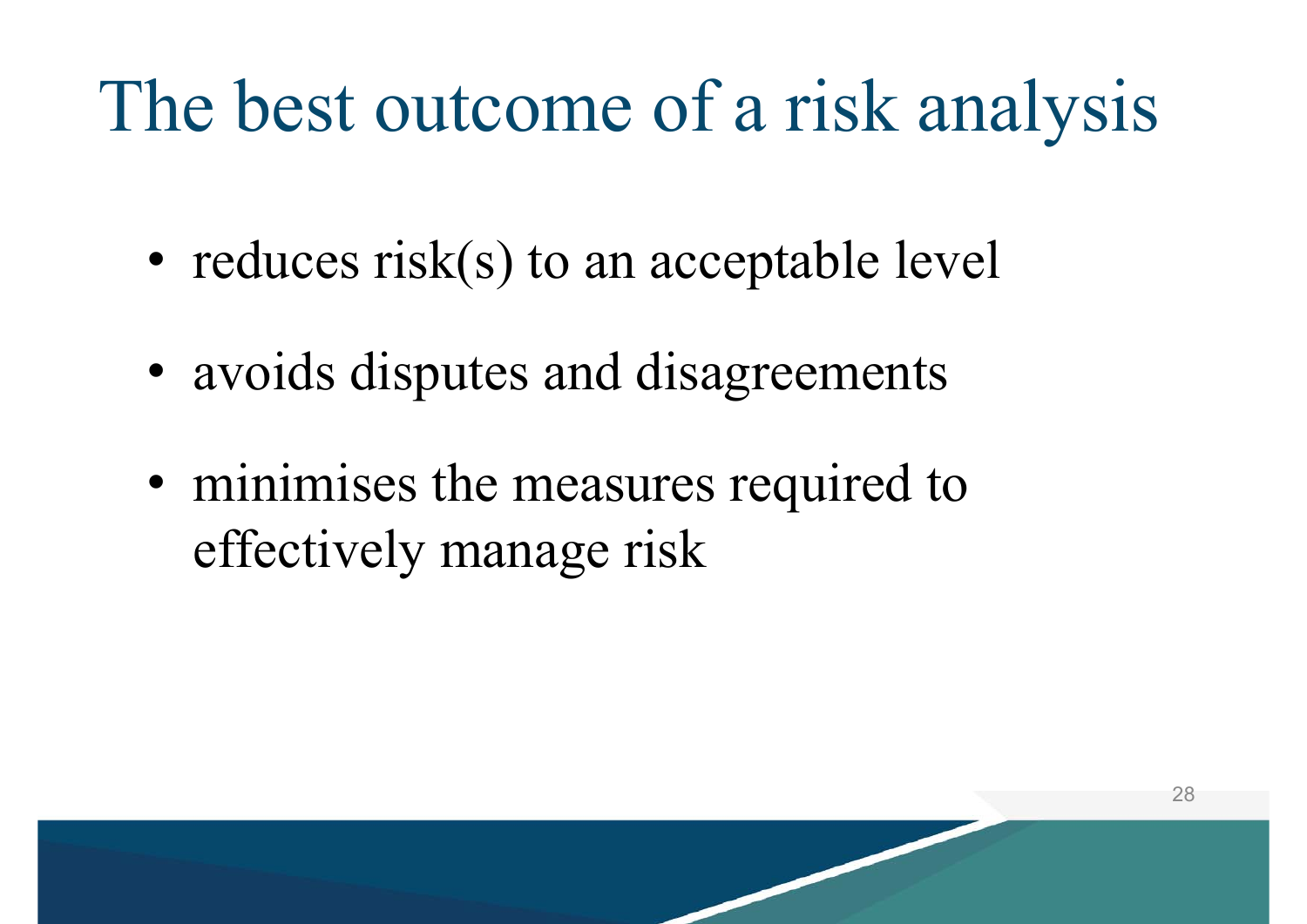### OIE Risk Analysis Framework

![](_page_28_Figure_1.jpeg)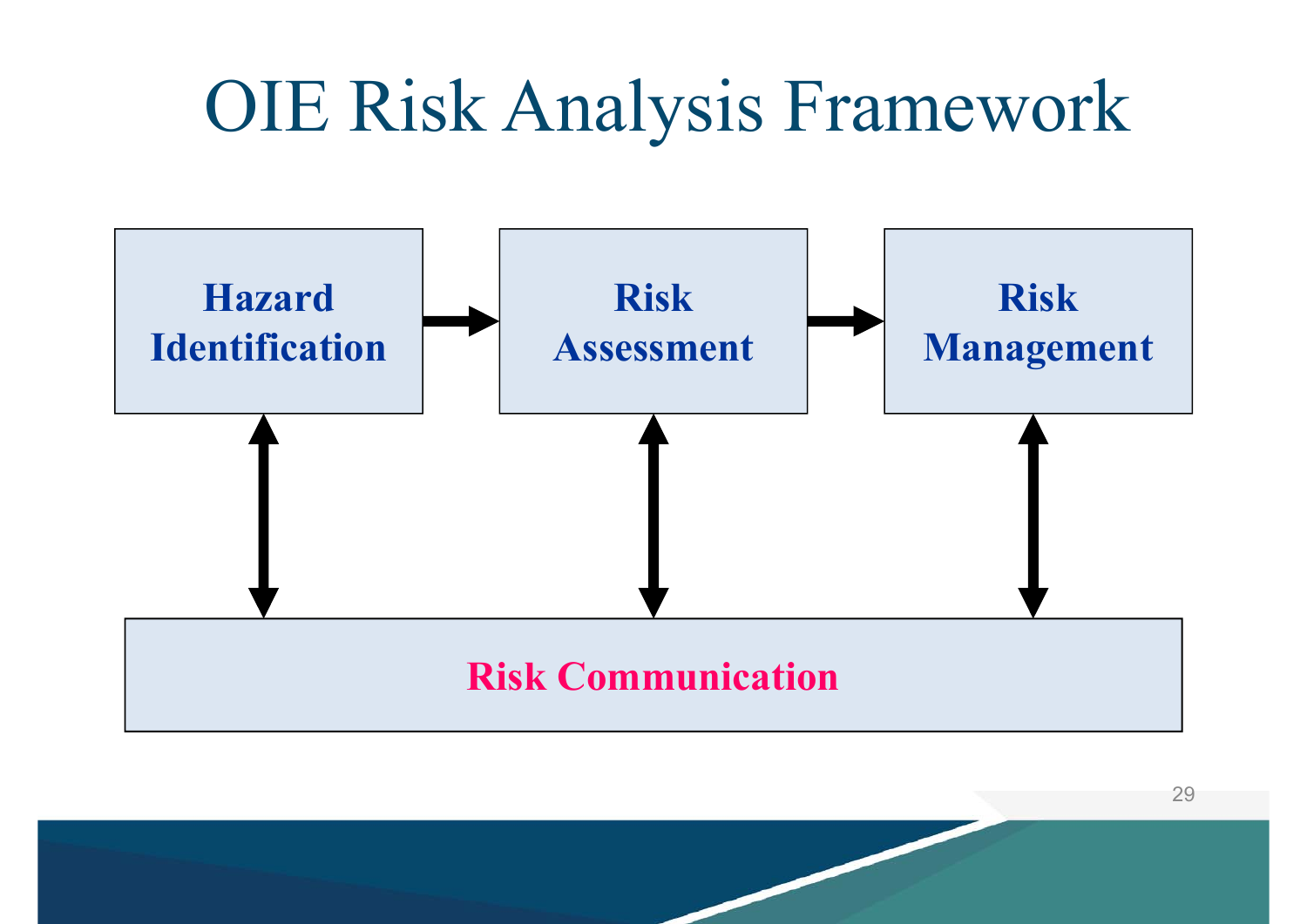### Risk communication is …

- • an exchange of
	- information and opinions regarding hazards and risks
	- the results and conclusions of a risk analysis
	- –proposed measures
- $\bullet$  amongst potentially affected and interested stakeholders, including
	- – authorities in the exporting country, domestic consumers and livestock producers and the SPS committee
- $\bullet$  a communication strategy should ideally be established at the start of each risk analysis and continue throughout

![](_page_29_Picture_8.jpeg)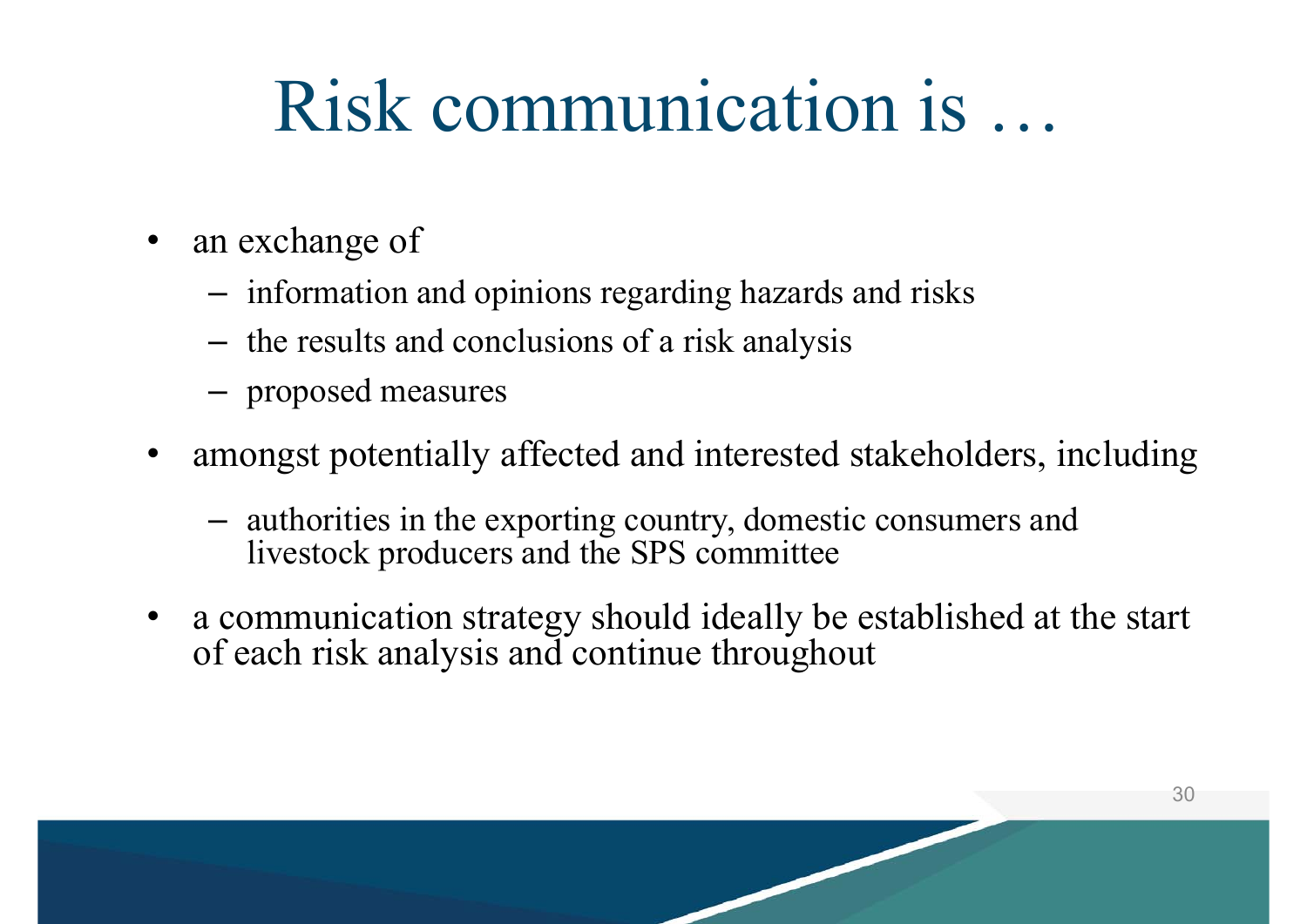### The OIE risk analysis framework

![](_page_30_Figure_1.jpeg)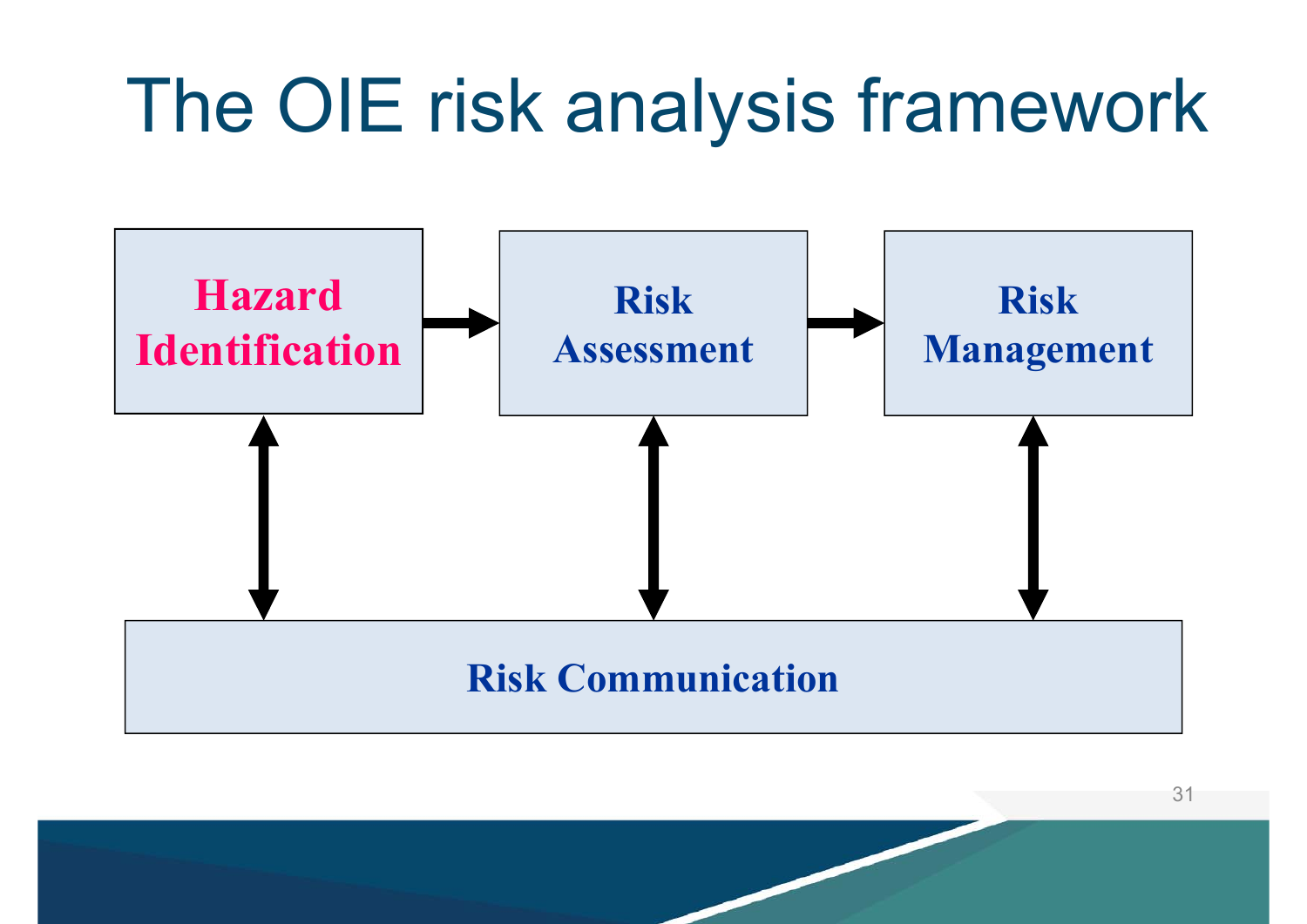### Hazard identification

- The essential 1<sup>st</sup> step in a risk analysis
- Identifies pathogens
	- which could potentially produce adverse biological, environmental or economic consequences
	- – known to affect the animals being imported, or from which the commodity is derived
- If you don't identify a hazard you can't assess or manage it!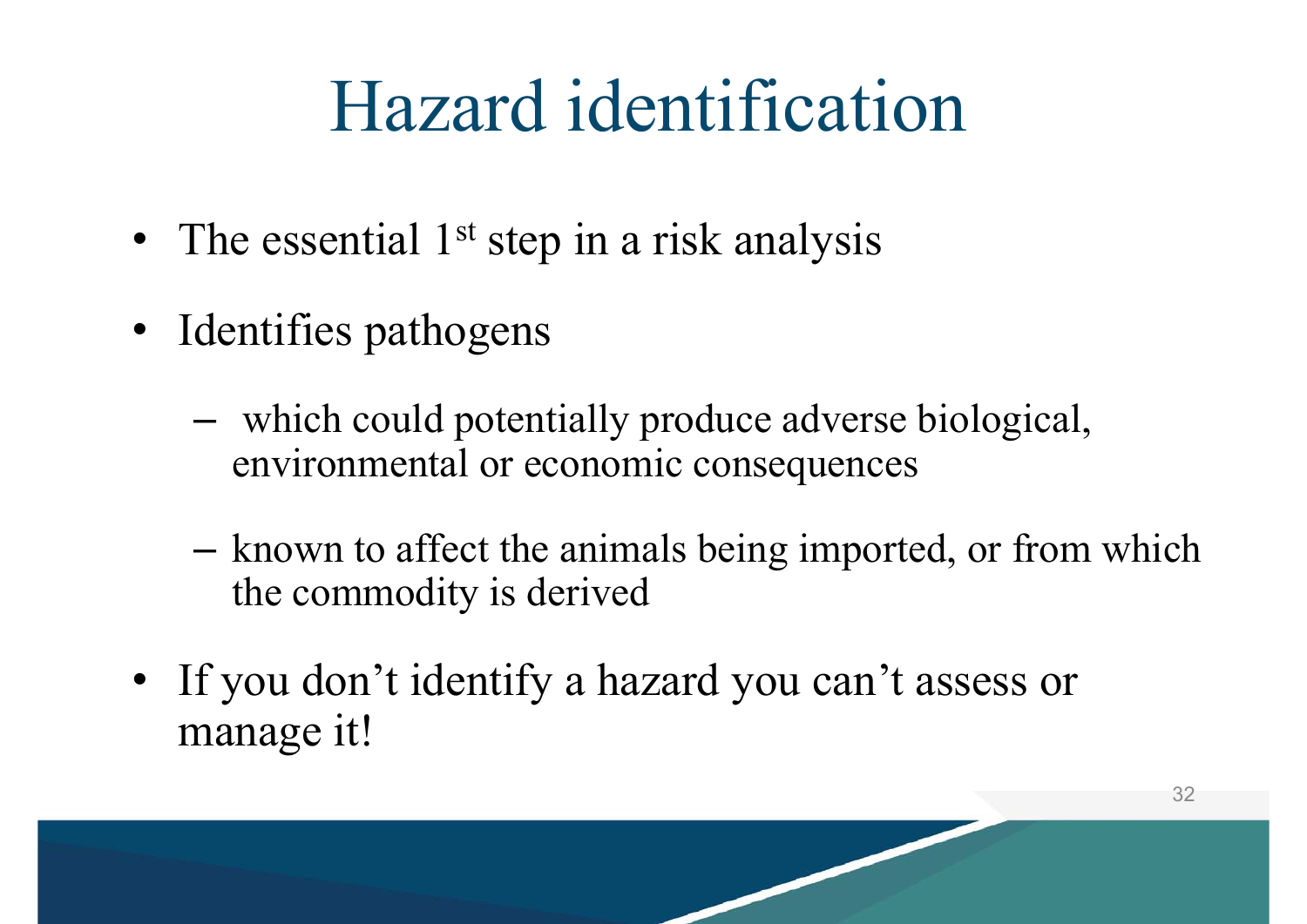### The OIE risk analysis framework

![](_page_32_Figure_1.jpeg)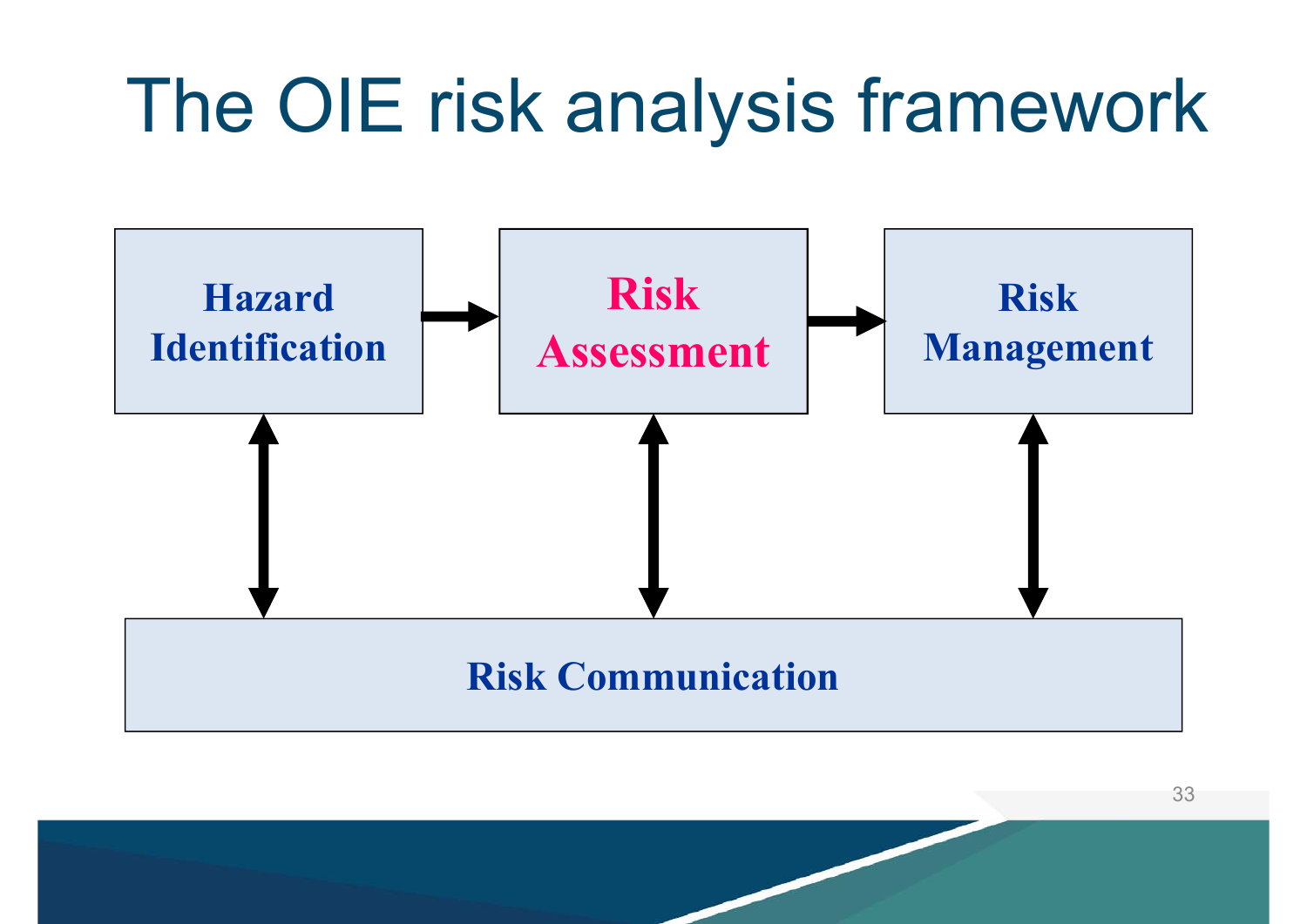### Risk assessment

- Evaluates the likelihood and biological, environmental and economic consequences of the entry, establishment or spread of a hazard
	- –– the commodity under consideration must be evaluated in the form which it is intended to be used, processed or sold

![](_page_33_Picture_3.jpeg)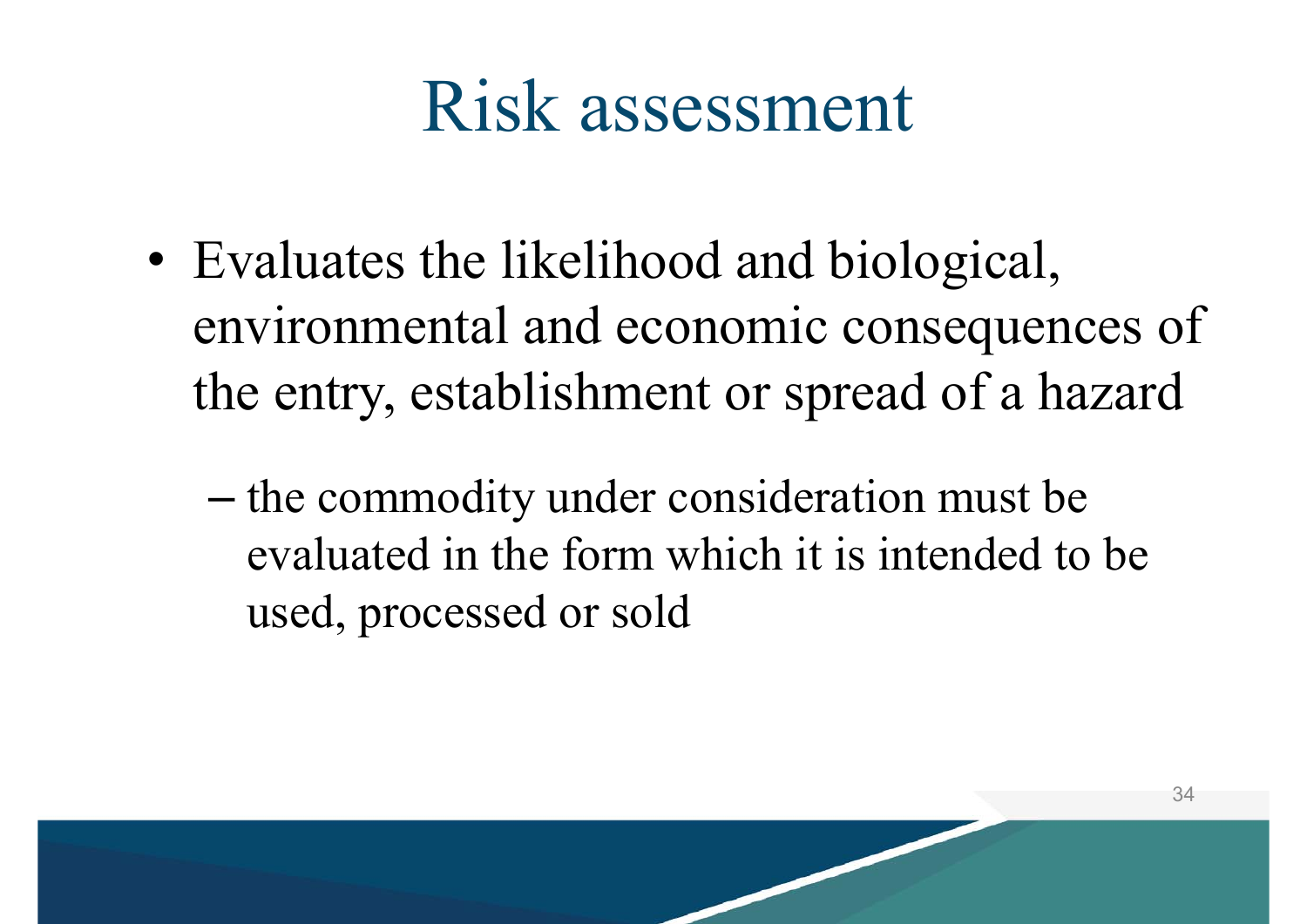#### A risk assessment consists of four interrelated steps

![](_page_34_Figure_1.jpeg)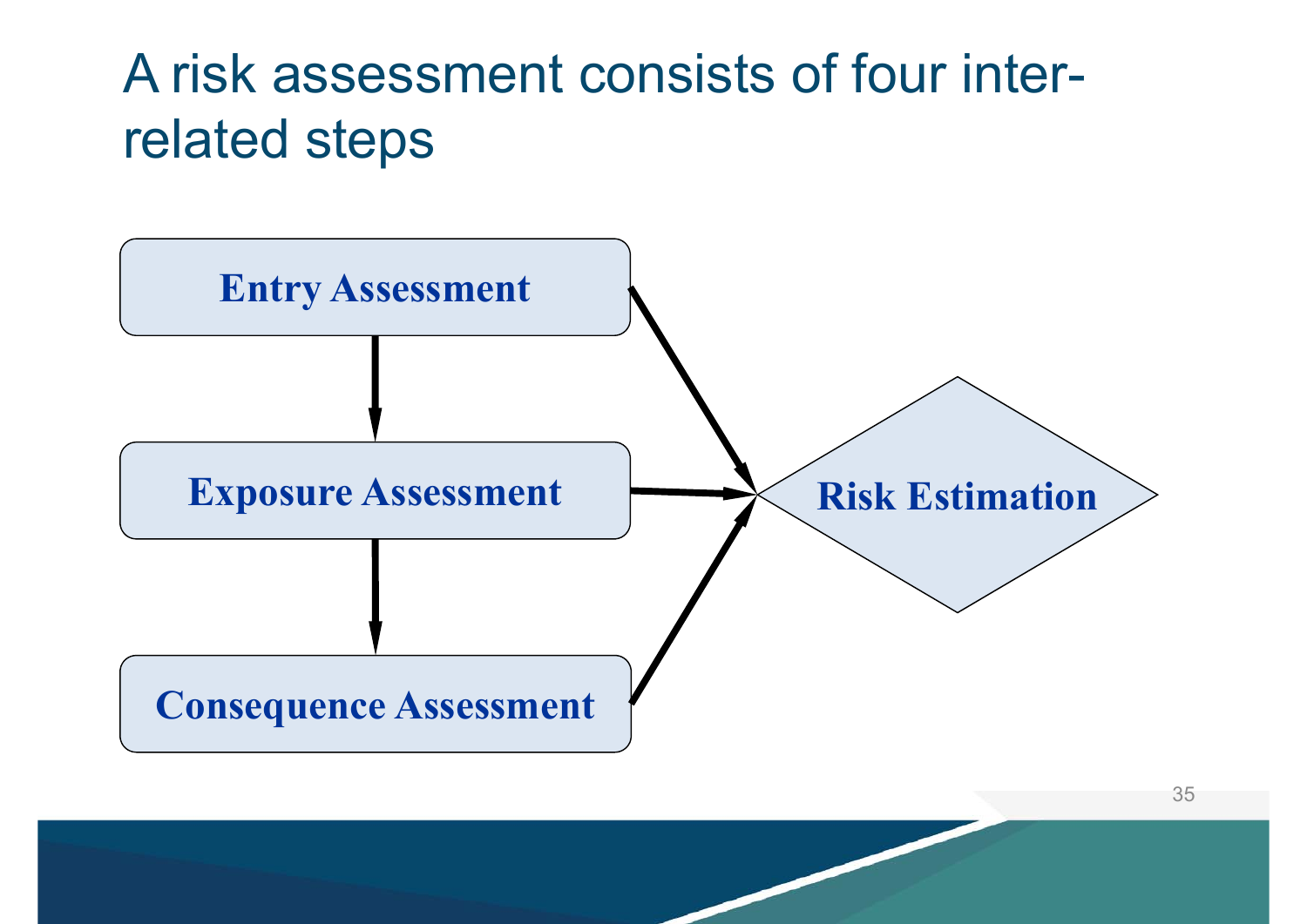#### Components of a risk assessment

#### **Entry Assessment**

describes the biological (risk) pathway(s) necessary for a commodity to become infected or contaminated with a hazard when imported and estimates the likelihood of it occurring

Exposure Assessment

Risk Estimation

Consequence Assessment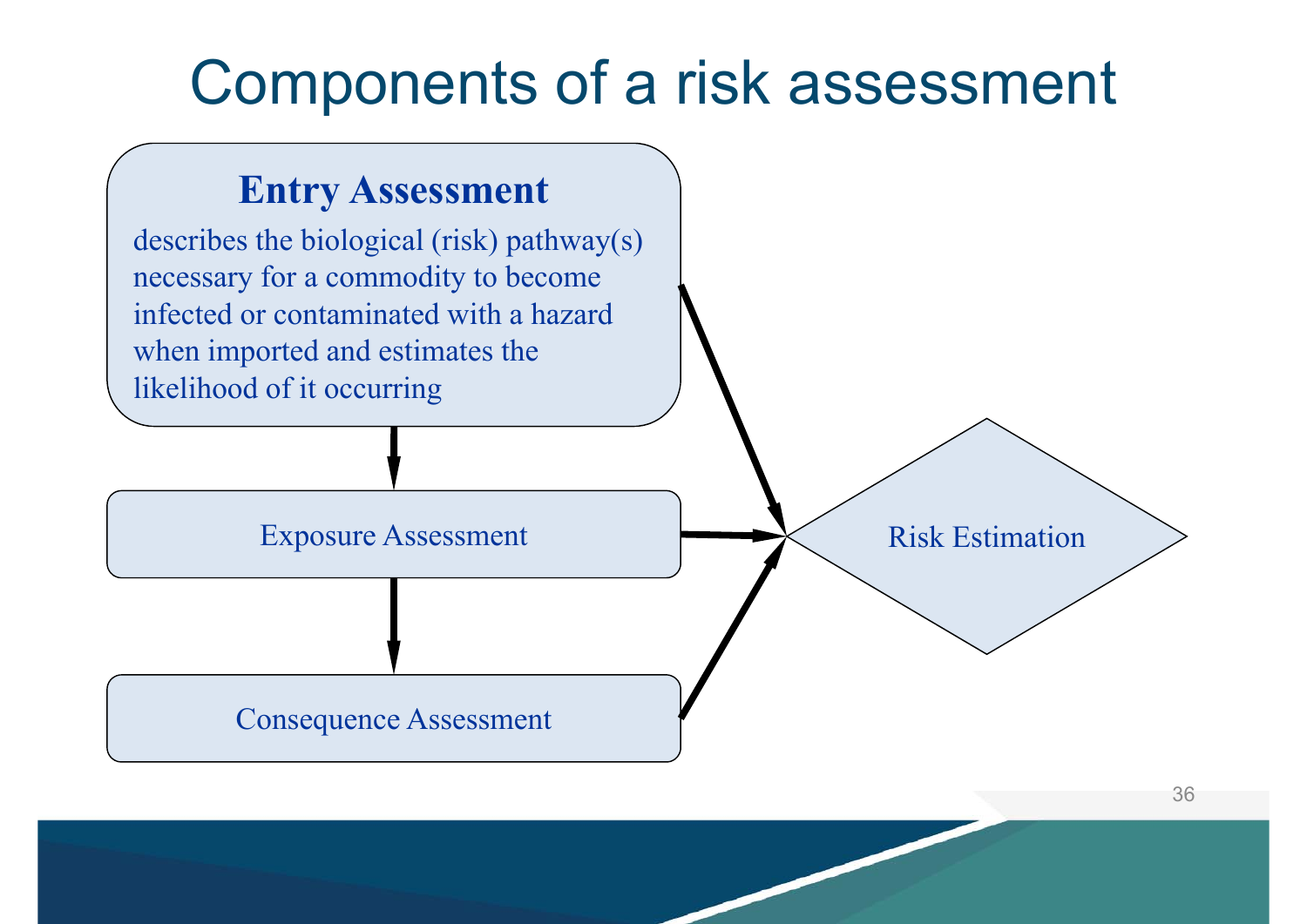The likelihood of a commodity harbouring a hazard …

… is influenced by

- –disease distribution/status of the exporting country
- susceptibility of animals and the impact of any of disease control programmes on the health status of the animals from which the commodity is derived
- the impact of relevant production, manufacturing and processing methods, storage and transportation on the hazard
- the quality of the Veterinary Service in providing an appropriate level of oversight and in establishing and maintaining confidence in certification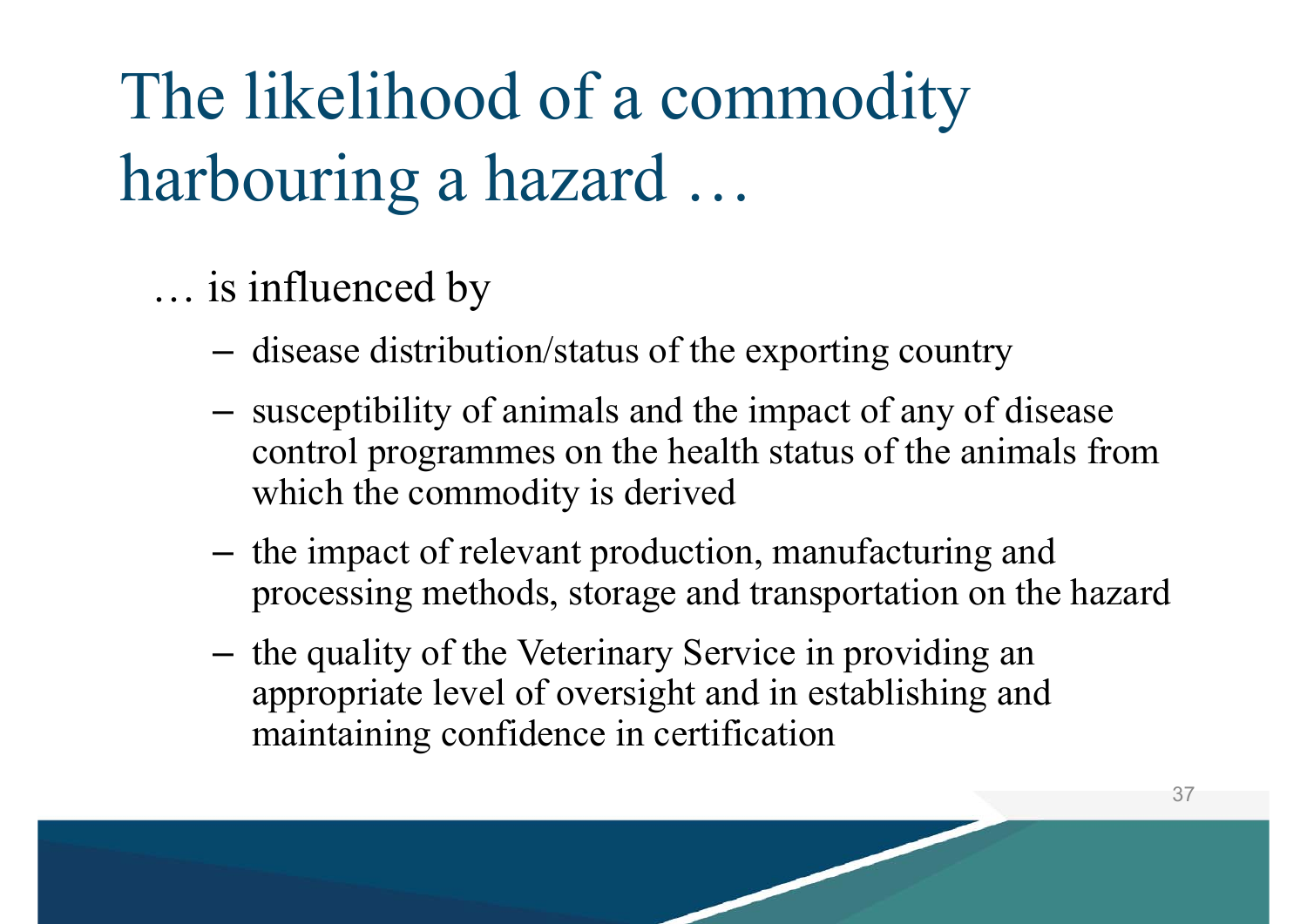### Components of a risk assessment

![](_page_37_Figure_1.jpeg)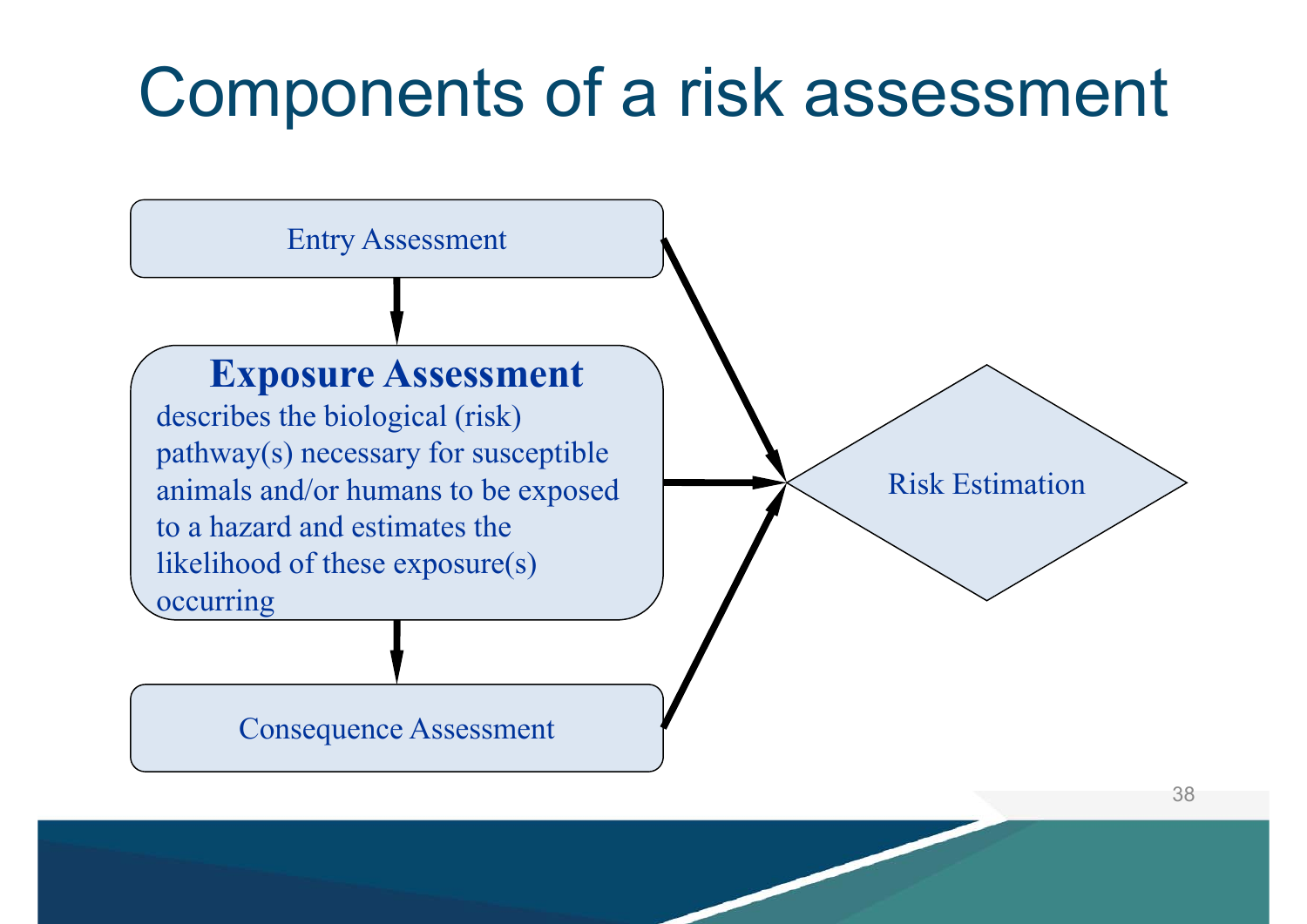Exposure to a hazard and the outcome of that exposure are two different steps

- whether or not a susceptible animal or human becomes infected as a result of being exposed to a hazard depends on a range of factors including
	- route of exposure
	- degree of susceptibility of the host
	- level of exposure (dose) and the response of the host
- as a result, infection is a consequence of exposure
	- – the likelihood of one or more susceptible animals and/or humans becoming infected, subsequent spread etc. should be considered in the consequence assessment step

![](_page_38_Picture_7.jpeg)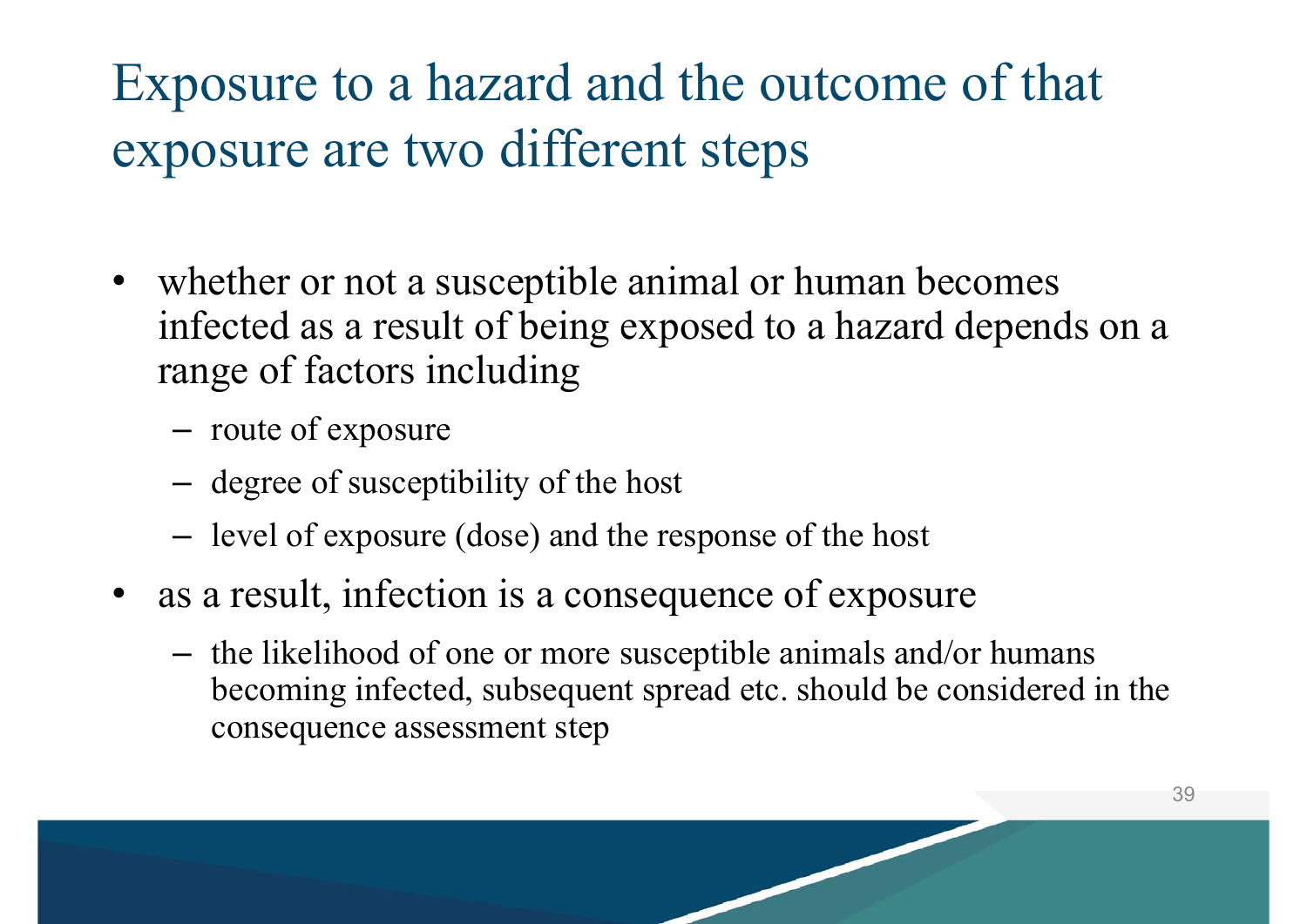#### The likelihood of susceptible species being exposed to a hazard …

- … is influenced many factors including
	- –intended uses of the imported commodity
	- – the impact of relevant production, manufacturing and processing methods, storage and transport as well as waste and/or effluent disposal
	- –susceptibility of animals and/or humans likely to be exposed
	- –presence of potential intermediate hosts or vectors
	- –human and animal demographics
	- –- farming practices
	- –- customs and cultural practices
	- – geographical and environmental characteristics such as rainfall and temperature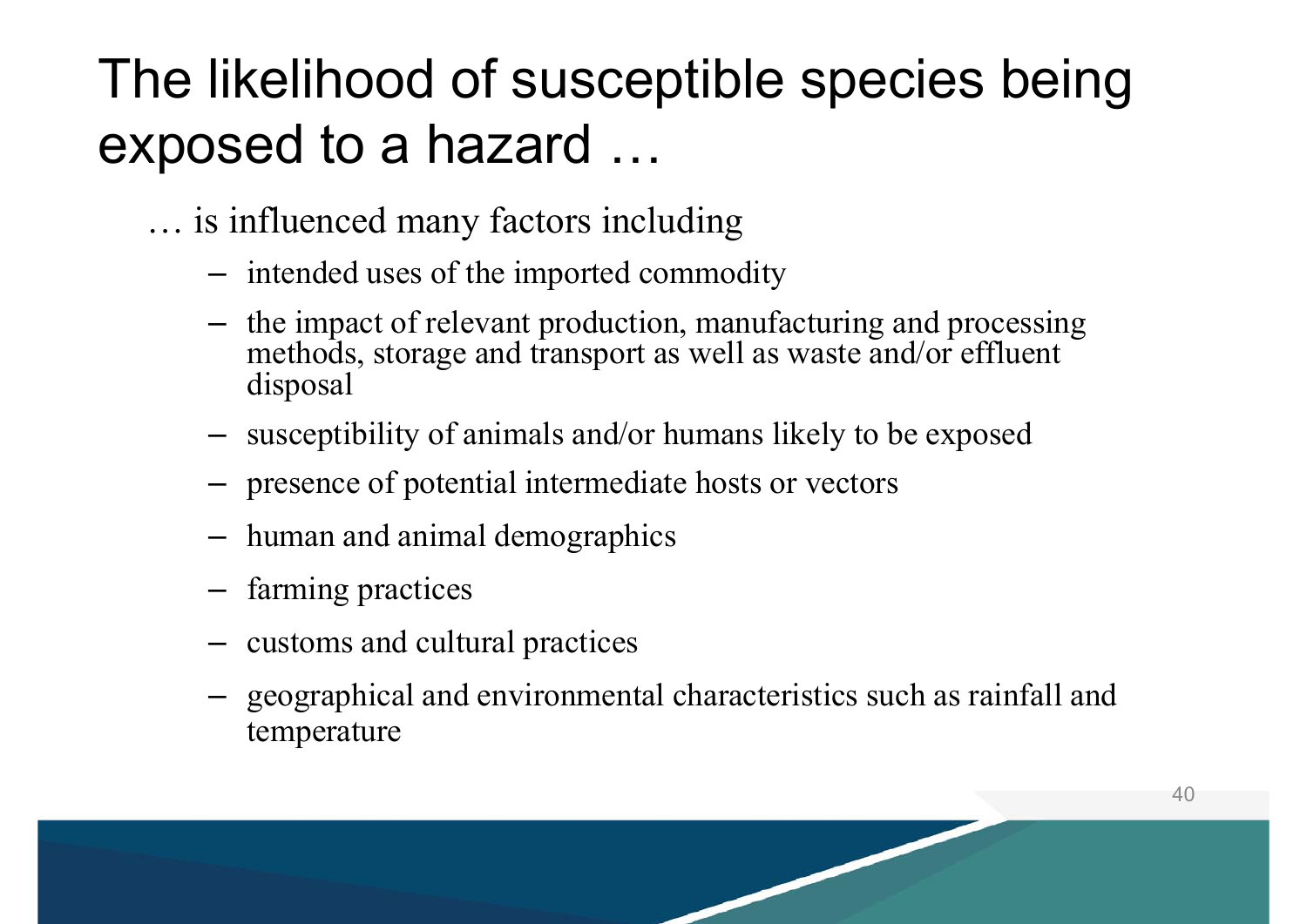#### Components of a risk assessment

![](_page_40_Figure_1.jpeg)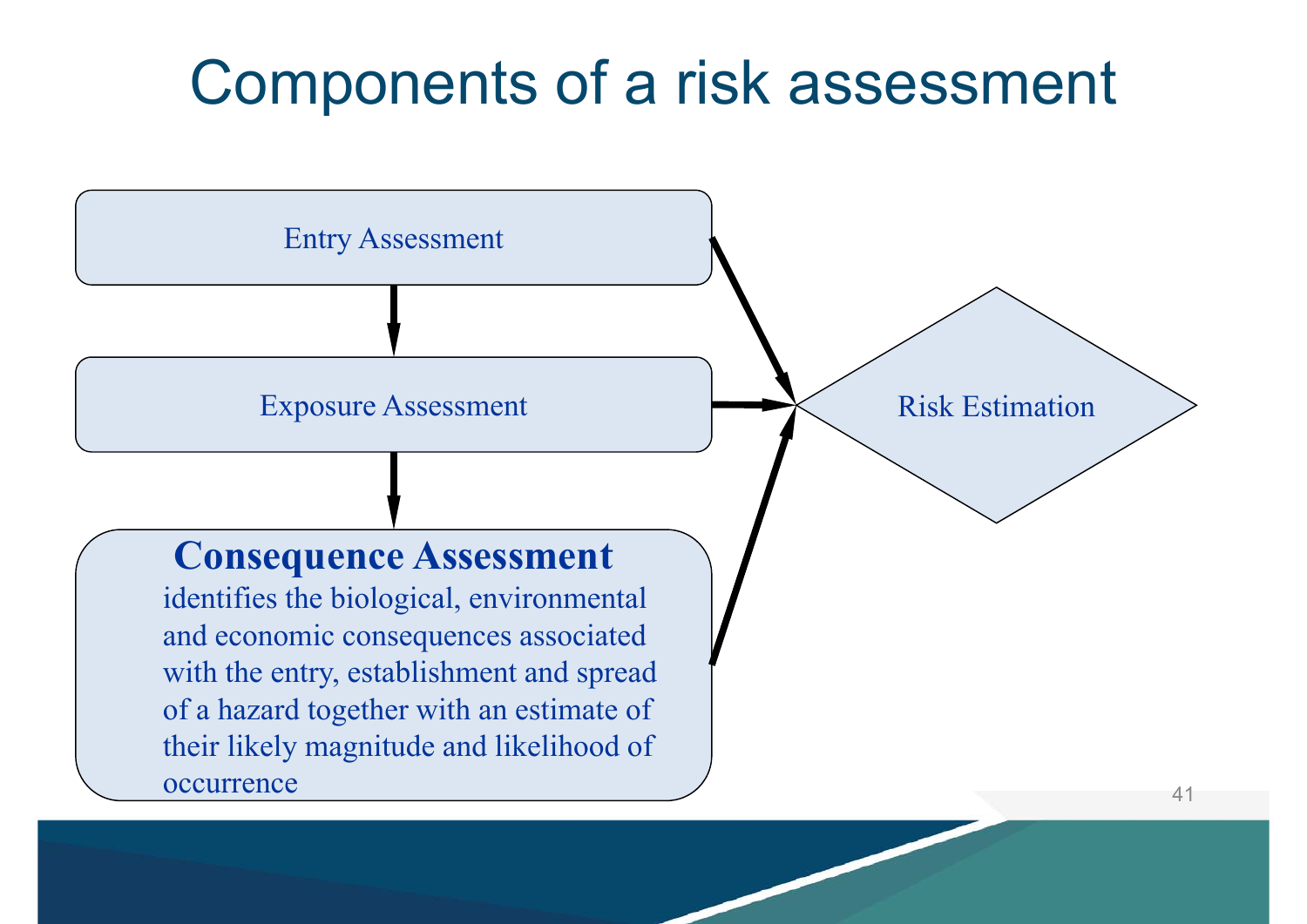#### A causal relationship must exist …

- … between exposure to a hazard and an adverse effect
	- –- only those consequences directly or indirectly attributable to the hazard should be taken into account
	- – any positive or negative effects not related to the hazard do not fall within the scope of an animal health risk analysis, such as
		- benefits for consumers through the importation of cheaper goods
		- the impact of these goods on the competitiveness of a particular industry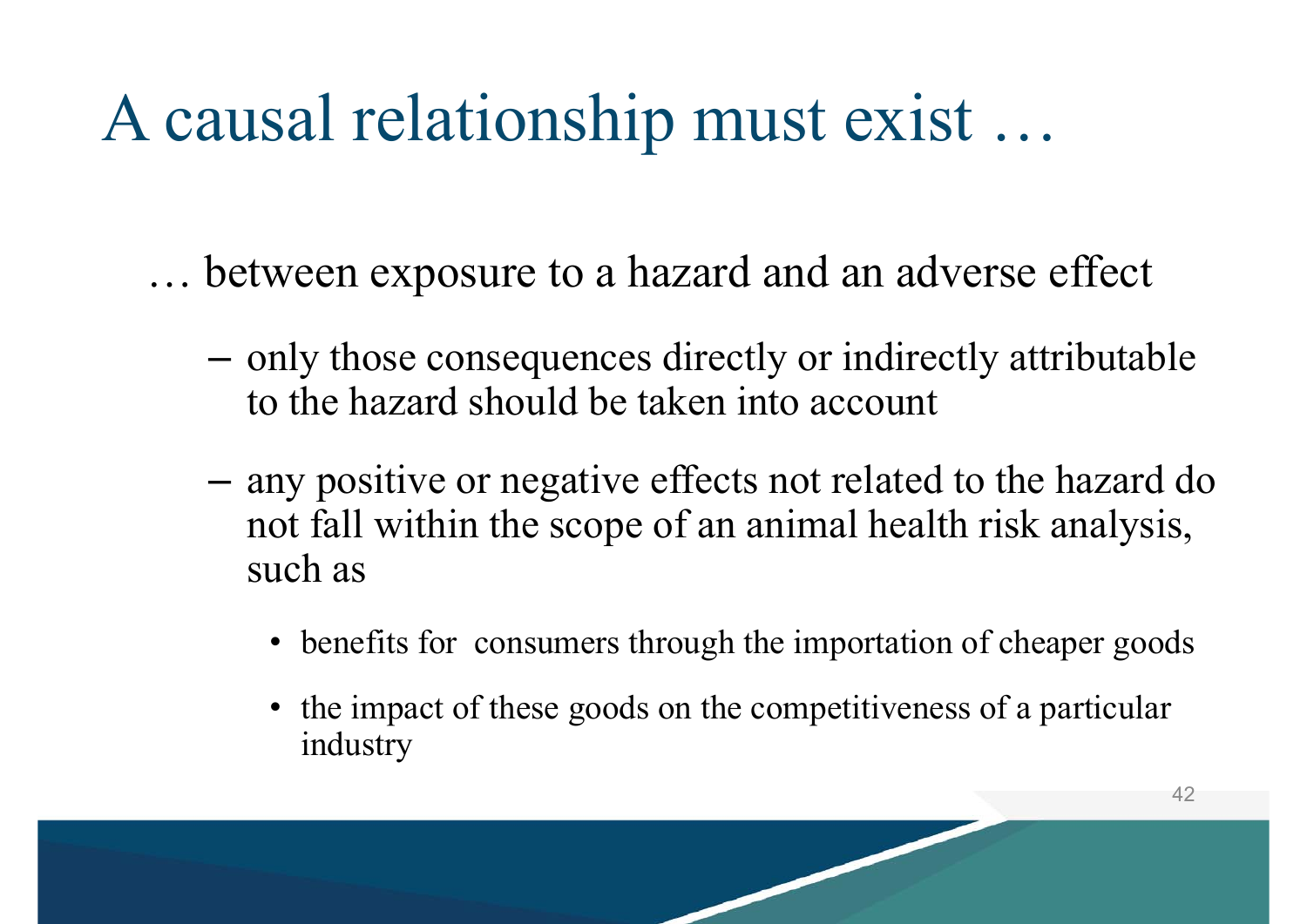#### Potential consequences …

- … can be quite broad and include
	- human health
	- animal health and welfare
	- –social and psychological
	- –environmental and ecological
	- economic
	- –political
	- –national security

![](_page_42_Picture_9.jpeg)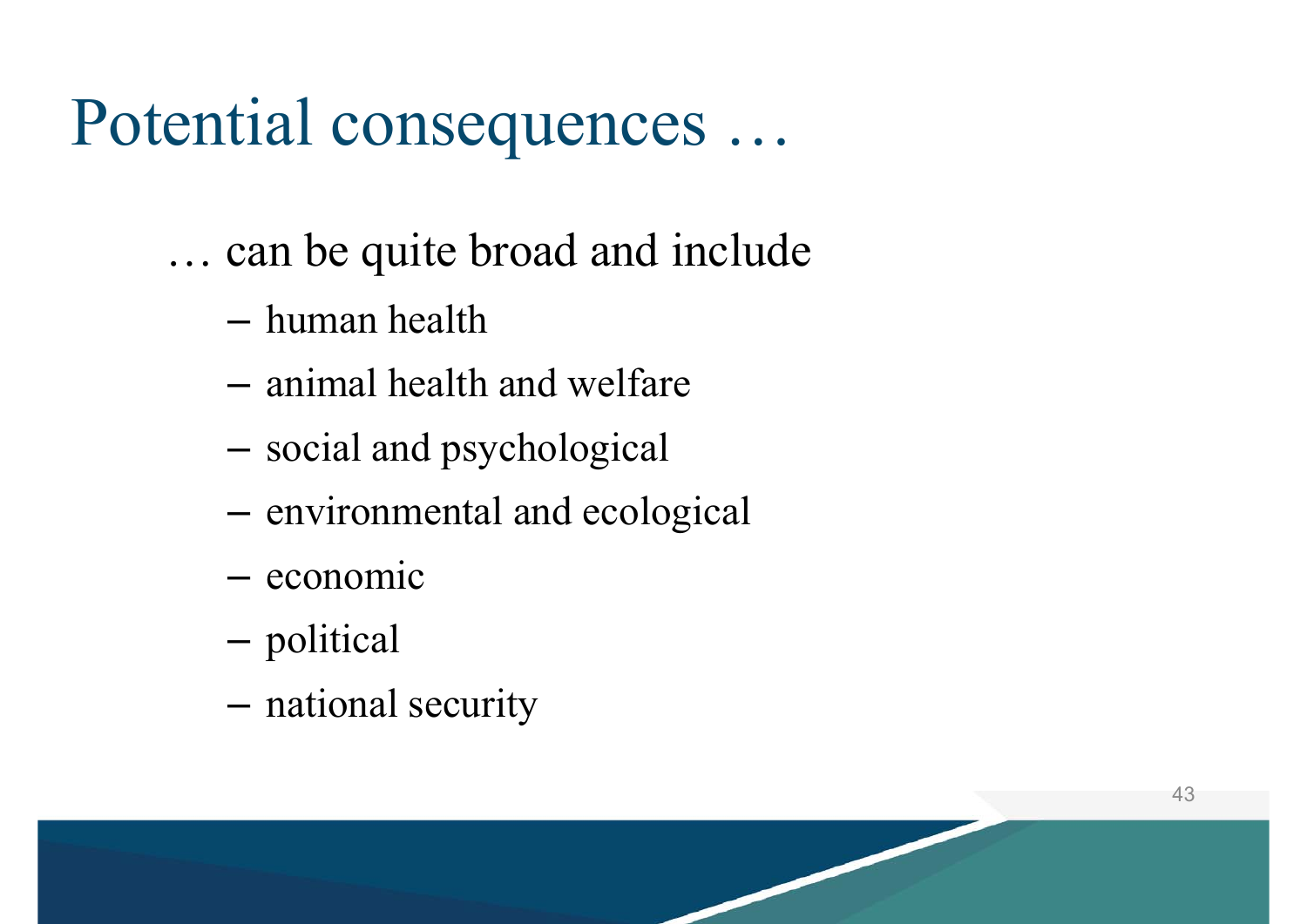#### Potential consequences attributable to a hazard

| Consequences                  | <b>BSE</b>                                                                                                                              | <b>FMD</b>                                                                                       | <b>HPAI</b>                                                               |
|-------------------------------|-----------------------------------------------------------------------------------------------------------------------------------------|--------------------------------------------------------------------------------------------------|---------------------------------------------------------------------------|
| Human health                  | $vC$ <sup>D</sup>                                                                                                                       | $\boldsymbol{\mathrm{X}}$                                                                        | Strain dependant                                                          |
| Animal welfare                | X                                                                                                                                       | mass culling (humane slaughter), overcrowding, stress,<br>injury, feed restrictions, sanitation  |                                                                           |
| Animal health                 | limited impact at<br>population level                                                                                                   | large scale outbreaks (morbidity, mortality)                                                     |                                                                           |
| Social & Psychological        | individual and community stress, anxiety, depression, shame, stigma, guilt, disintegration<br>of families and communities, unemployment |                                                                                                  |                                                                           |
| Environmental &<br>Ecological | environmental<br>contamination and spill-<br>over into wildlife                                                                         | large scale slaughter and mass burial/burning leading to<br>contamination of air, water and soil |                                                                           |
| Economic                      | loss of markets, costs associated with control, eradication and production losses                                                       |                                                                                                  |                                                                           |
| Political                     | loss of confidence, voter support                                                                                                       |                                                                                                  |                                                                           |
| <b>National Security</b>      | X                                                                                                                                       | Threats to the food supply                                                                       | Significant human-human<br>transmission with a high<br>case fatality rate |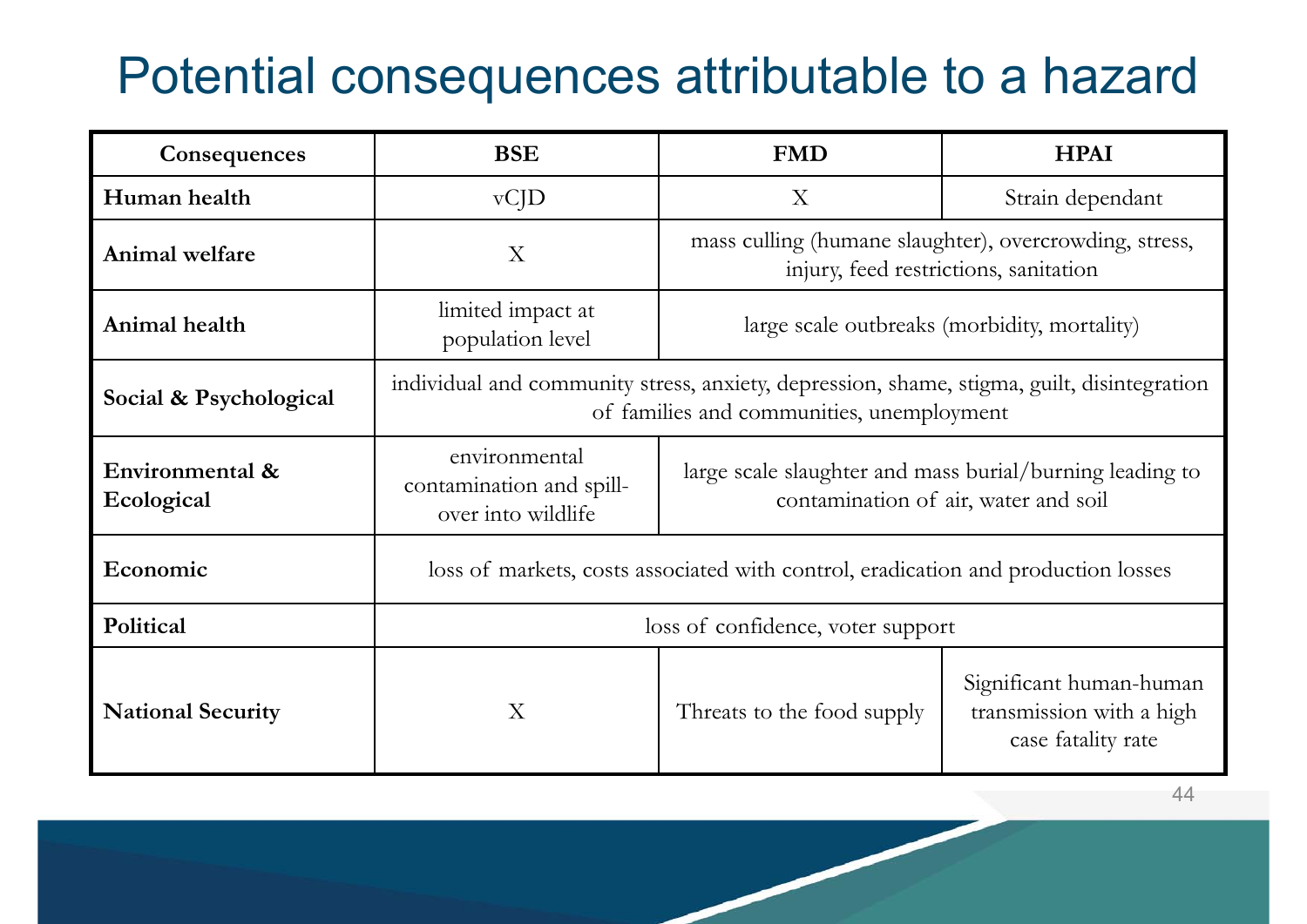### Components of a risk assessment

![](_page_44_Figure_1.jpeg)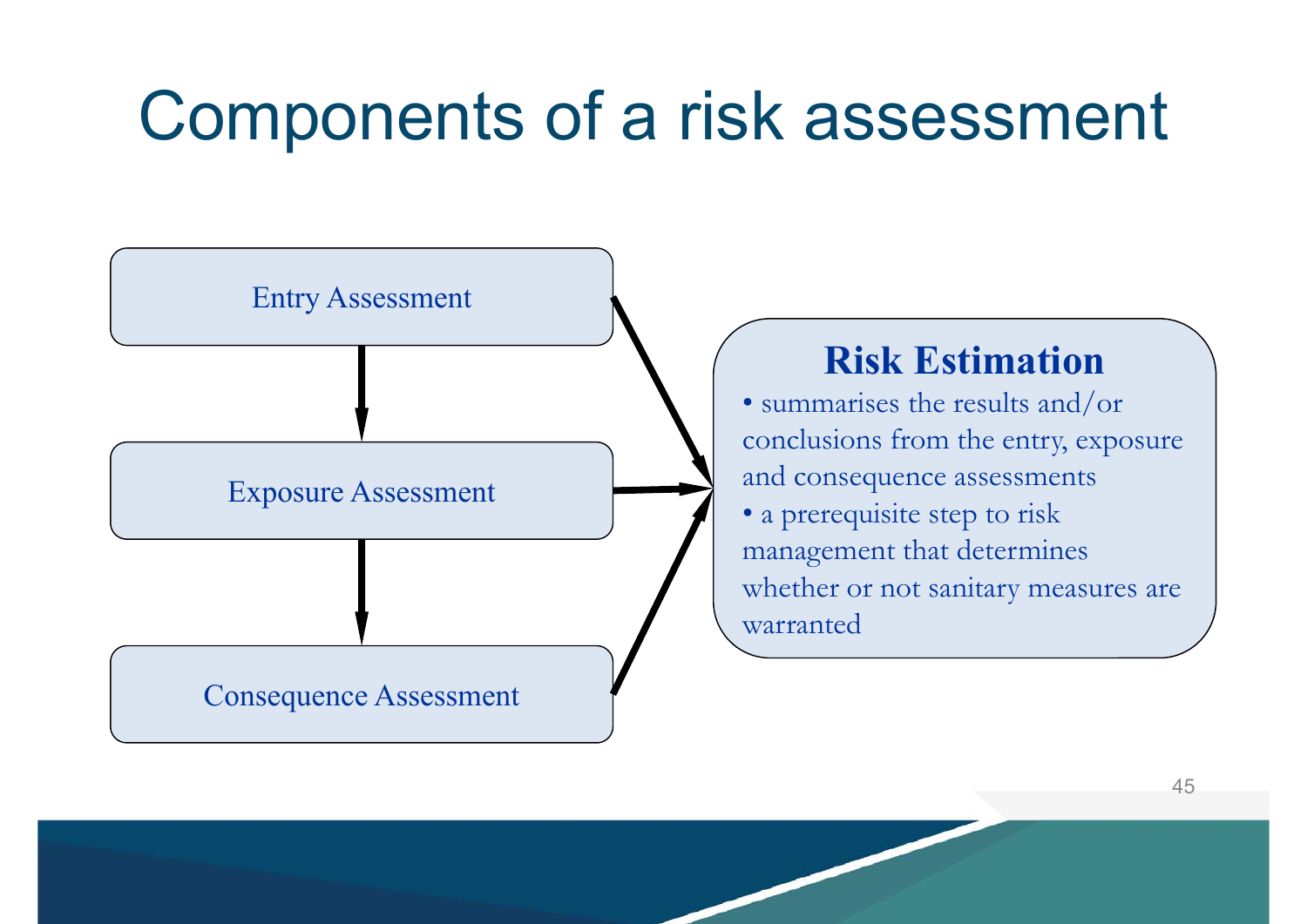### It is not sufficient to conclude …

…that there is a possibility of a hazard entering, susceptible animals and/or humans being exposed and potential consequences arising

• an evaluation of the likelihood of each of these must be undertaken

![](_page_45_Picture_3.jpeg)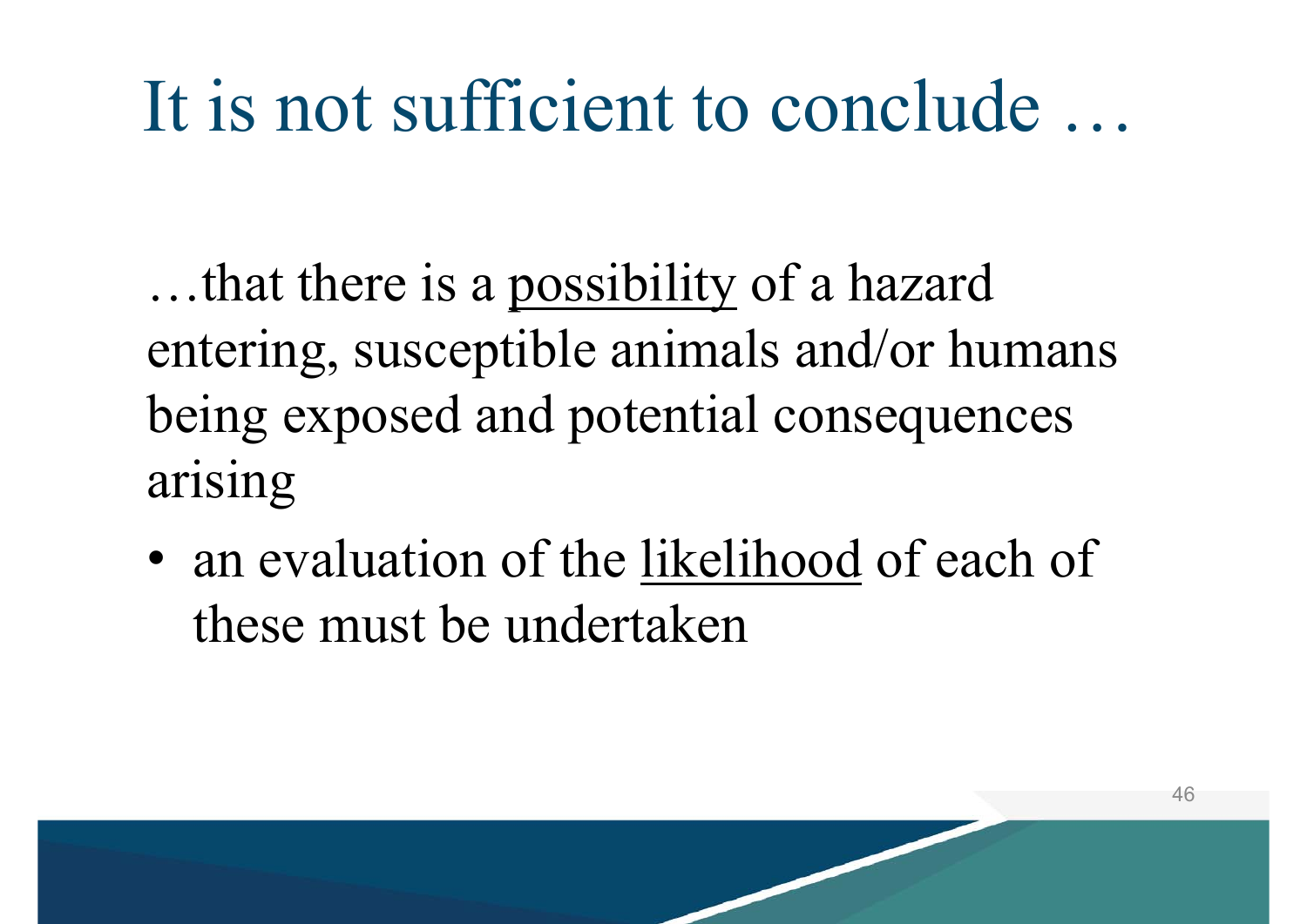### The OIE risk analysis framework

![](_page_46_Figure_1.jpeg)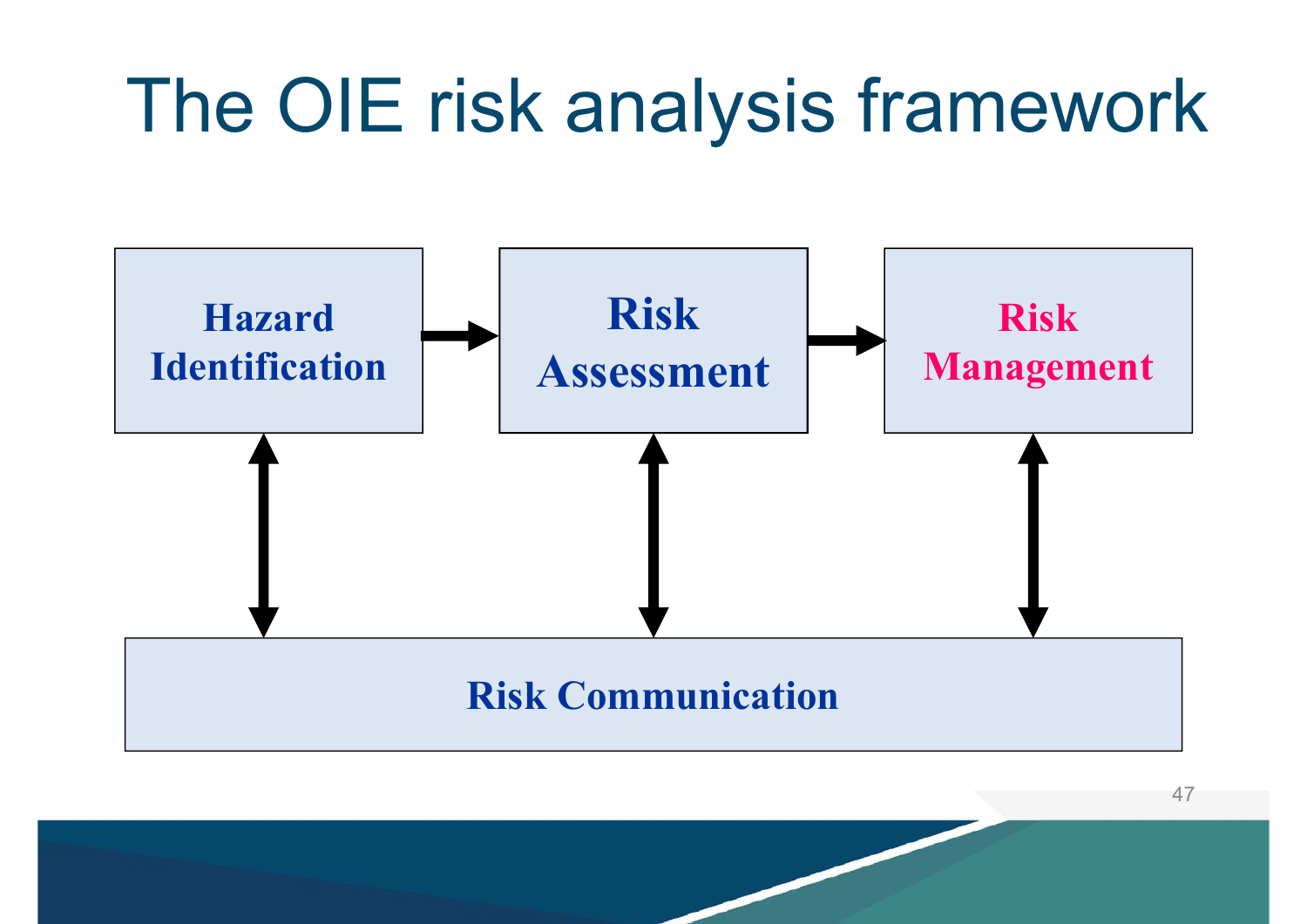#### Risk management is the process of …

… identifying, selecting and implementing sanitary measures to effectively mitigate against the risks posed by the hazard(s) associated with the commodity under consideration

- –- it is not acceptable to simply identify a range of measures that might reduce the risk
- –- there must be a rational relationship between the measure(s) and the risk assessment so that the results of the risk assessment support the measure(s)

![](_page_47_Picture_4.jpeg)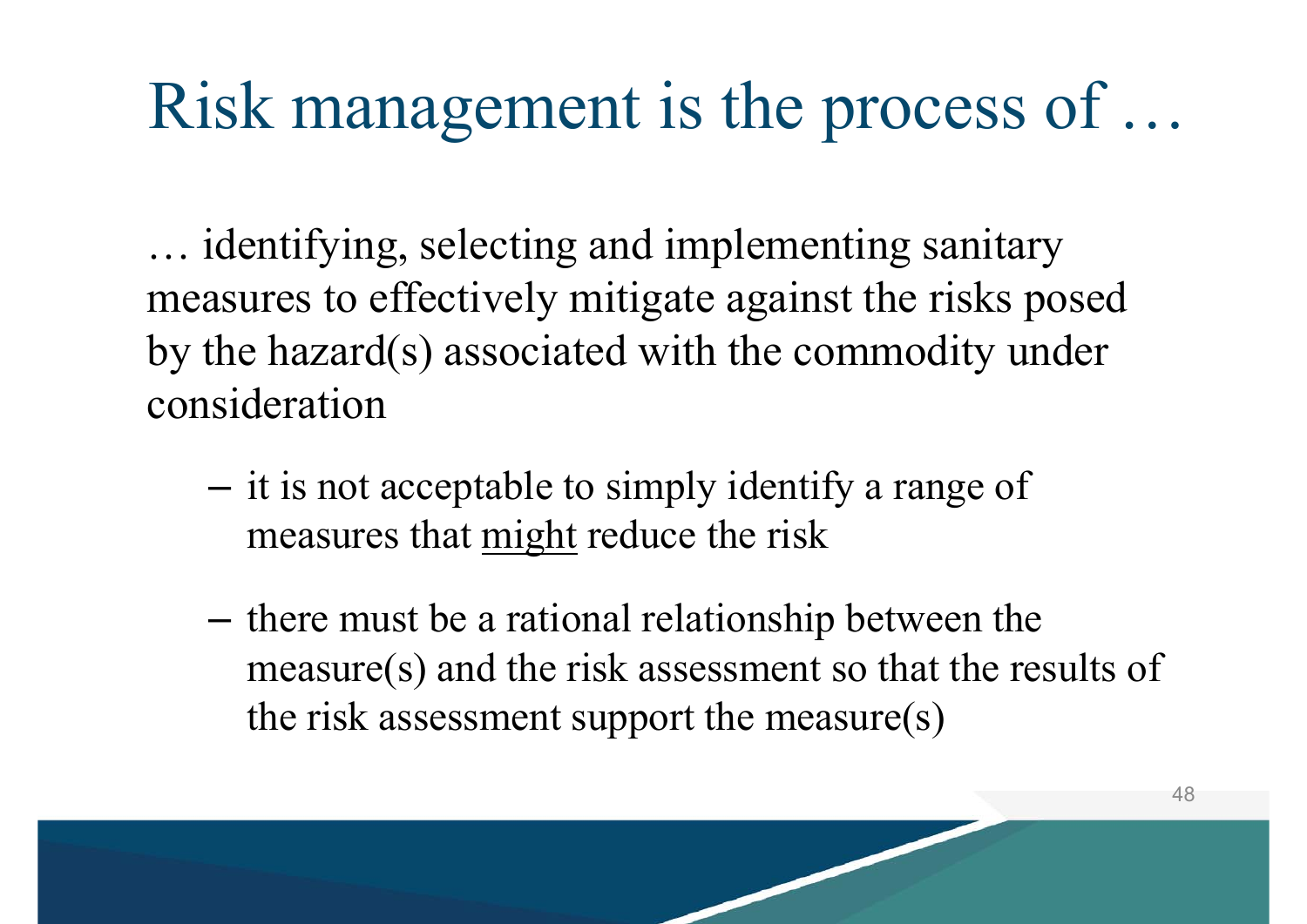### Sanitary measures should be …

- technically, operationally and economically feasible
- implemented to the extent that is reasonably necessary to protect human or animal health
- consistent with obligations as members of WTO and OIE
- applied consistently across a range of commodities likely to contain the same or similar hazards to avoid situations where different levels of protection arise

![](_page_48_Picture_5.jpeg)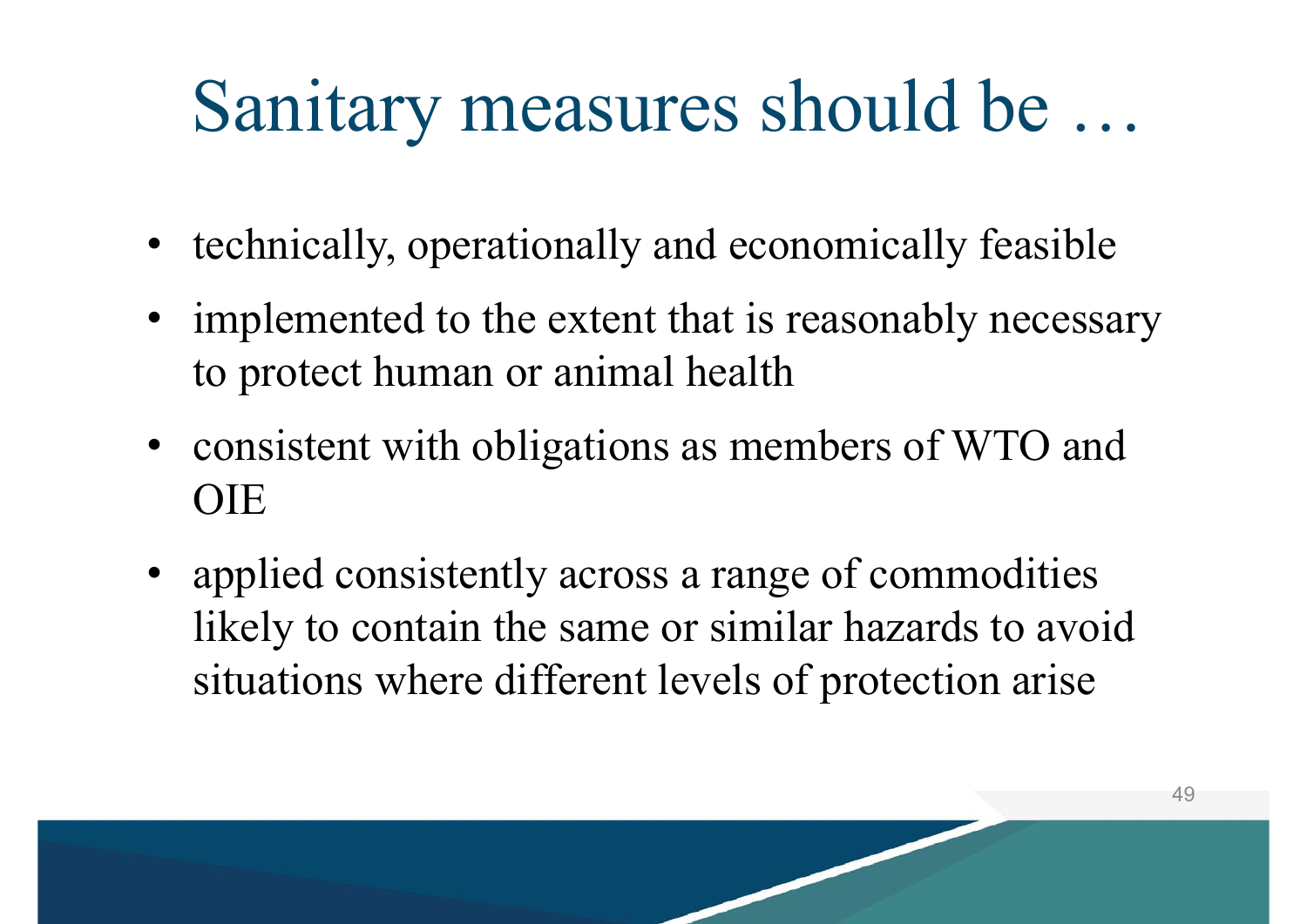#### OIE standards are the preferred choice

- where OIE standards do not exist, or
- where the proposed measure(s) result in a higher level of protection than that provided by an OIE standard
- the measures must be supported by a risk assessment

![](_page_49_Picture_4.jpeg)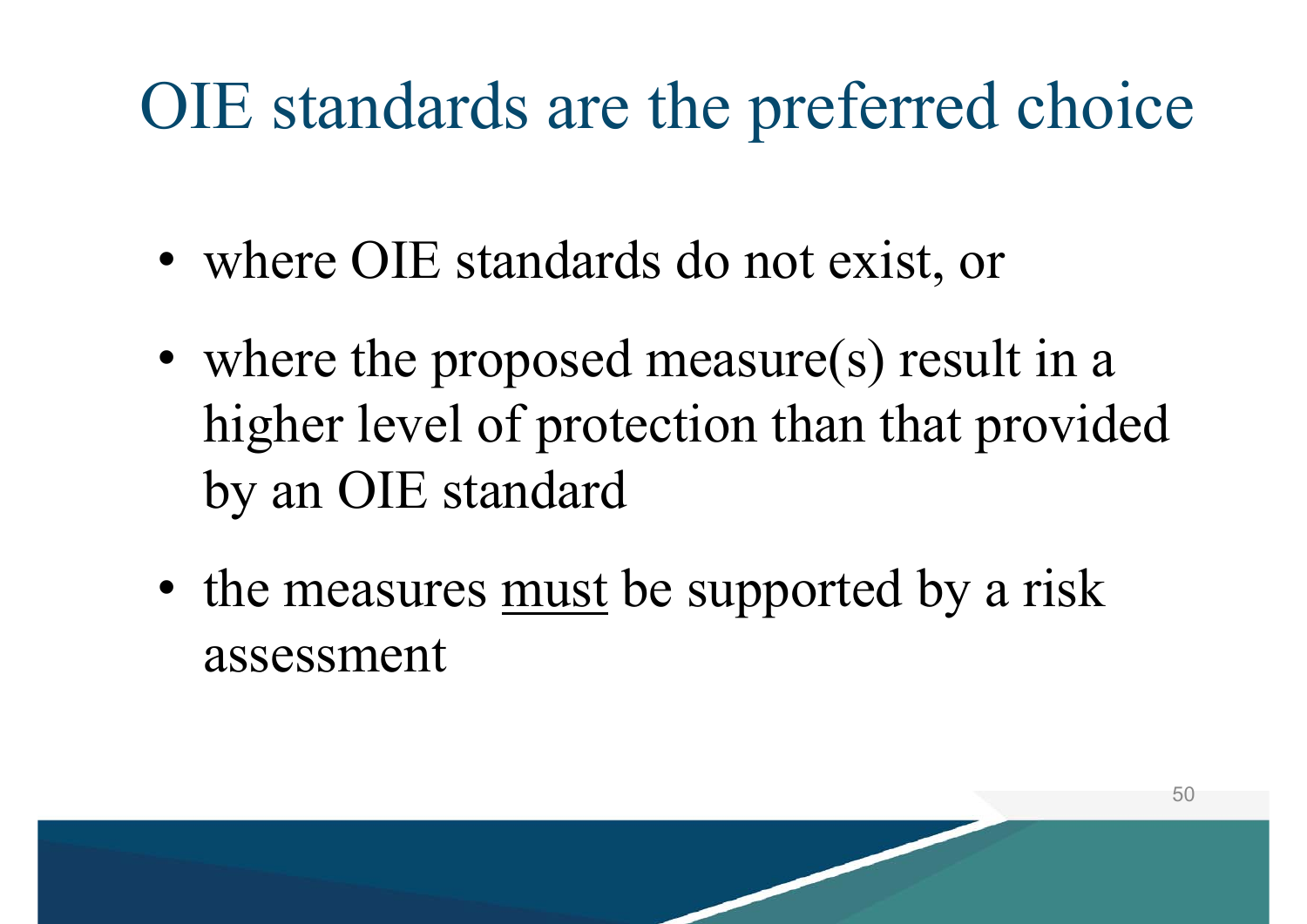Striving for objectivity through transparency and peer review

![](_page_50_Picture_1.jpeg)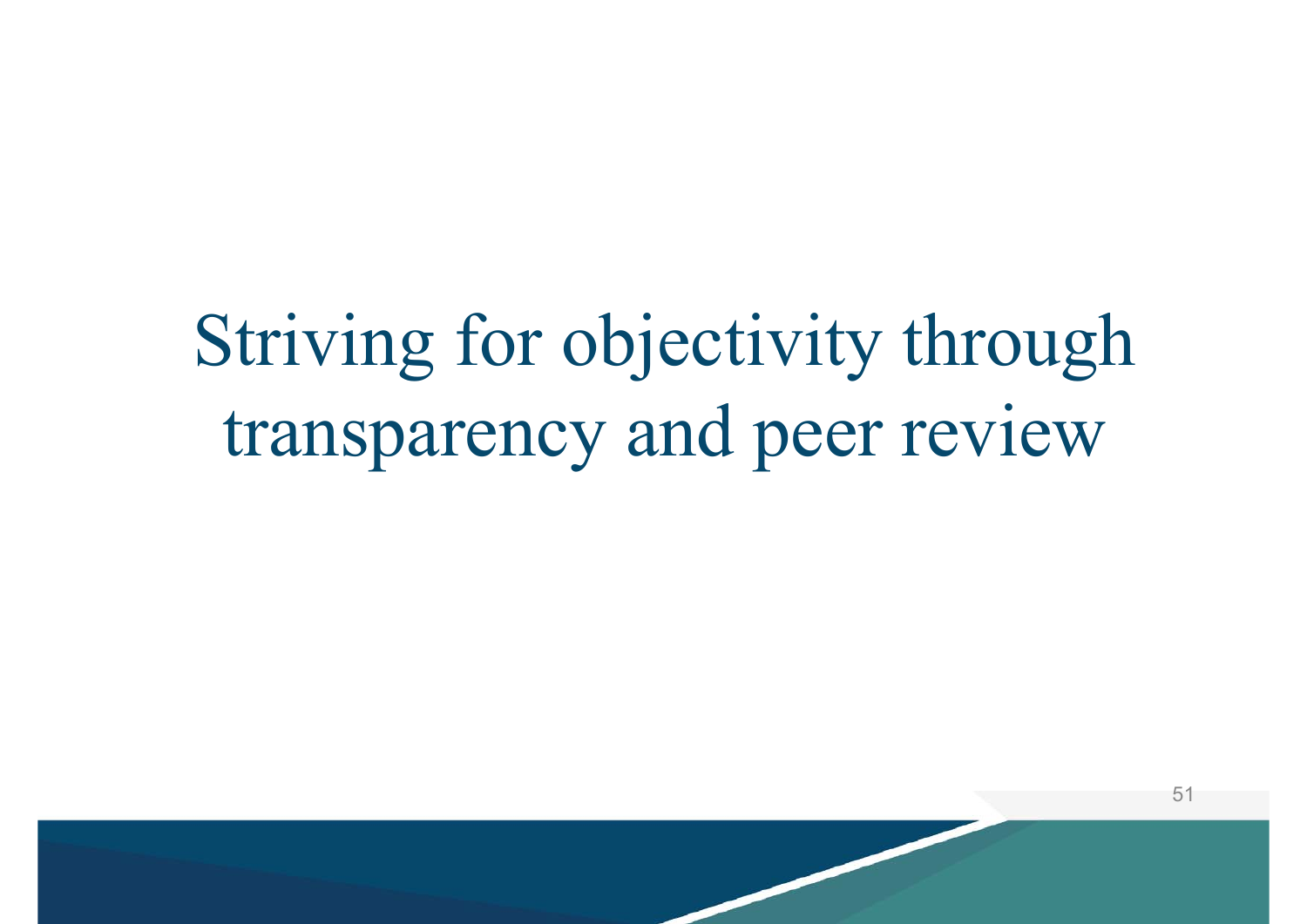A risk analysis inevitably includes a degree of subjectivity …

- the personal opinions and perceptions of analysts, experts and decision-makers are inescapable realities
- to ensure that a reasonable level of objectivity is obtained, it is essential that the analysis is

- –transparently documented
- –- subjected to peer review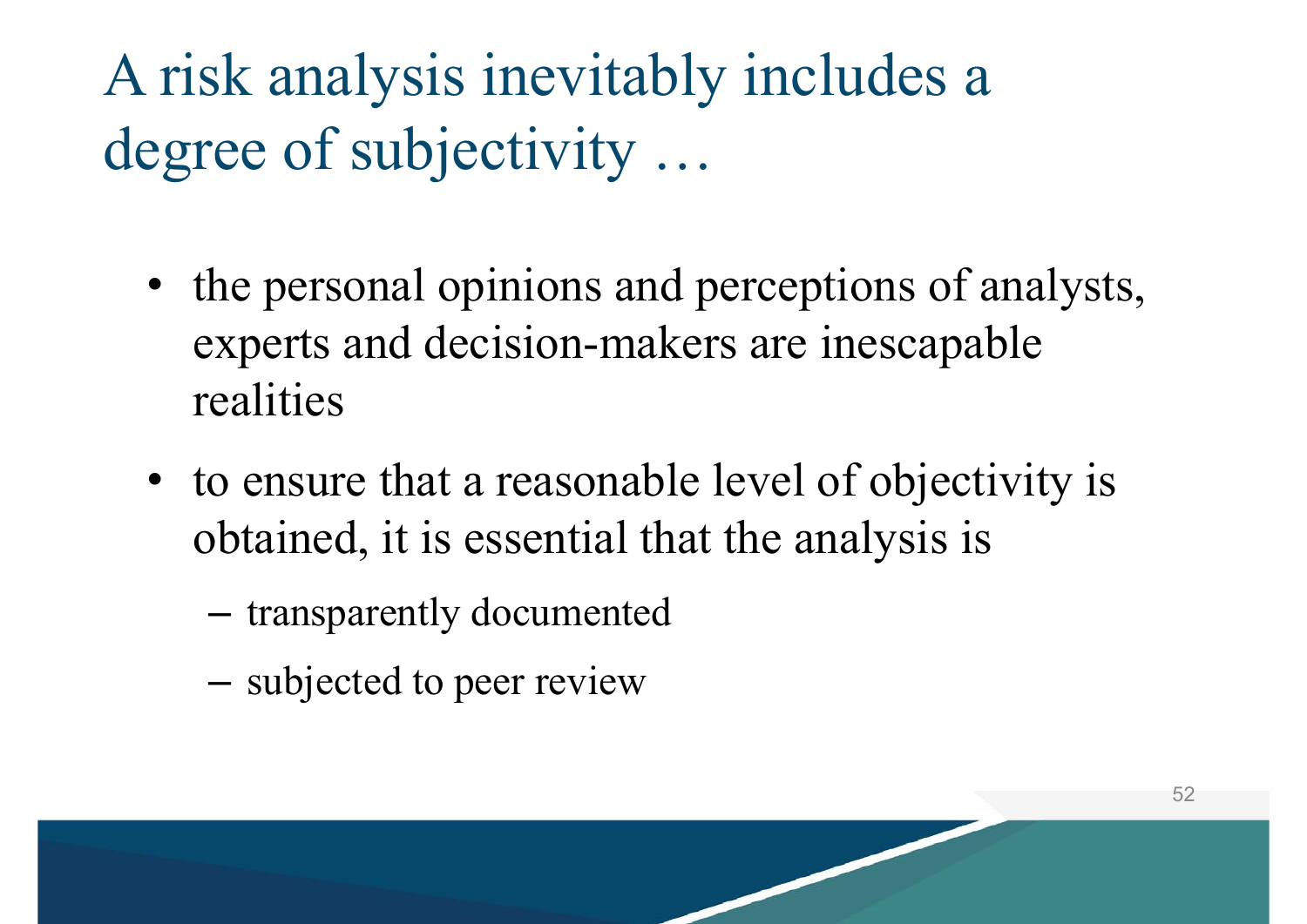### Transparency ensures …

- fairness and rationality
- consistency in decision making
- ease of understanding by all the interested parties
- uncertainties are dealt with appropriately
- reasons for conclusions and recommendations are obvious and are supported by a reasoned and logical discussion
- interested parties are provided with clear reasons for the imposition of sanitary measures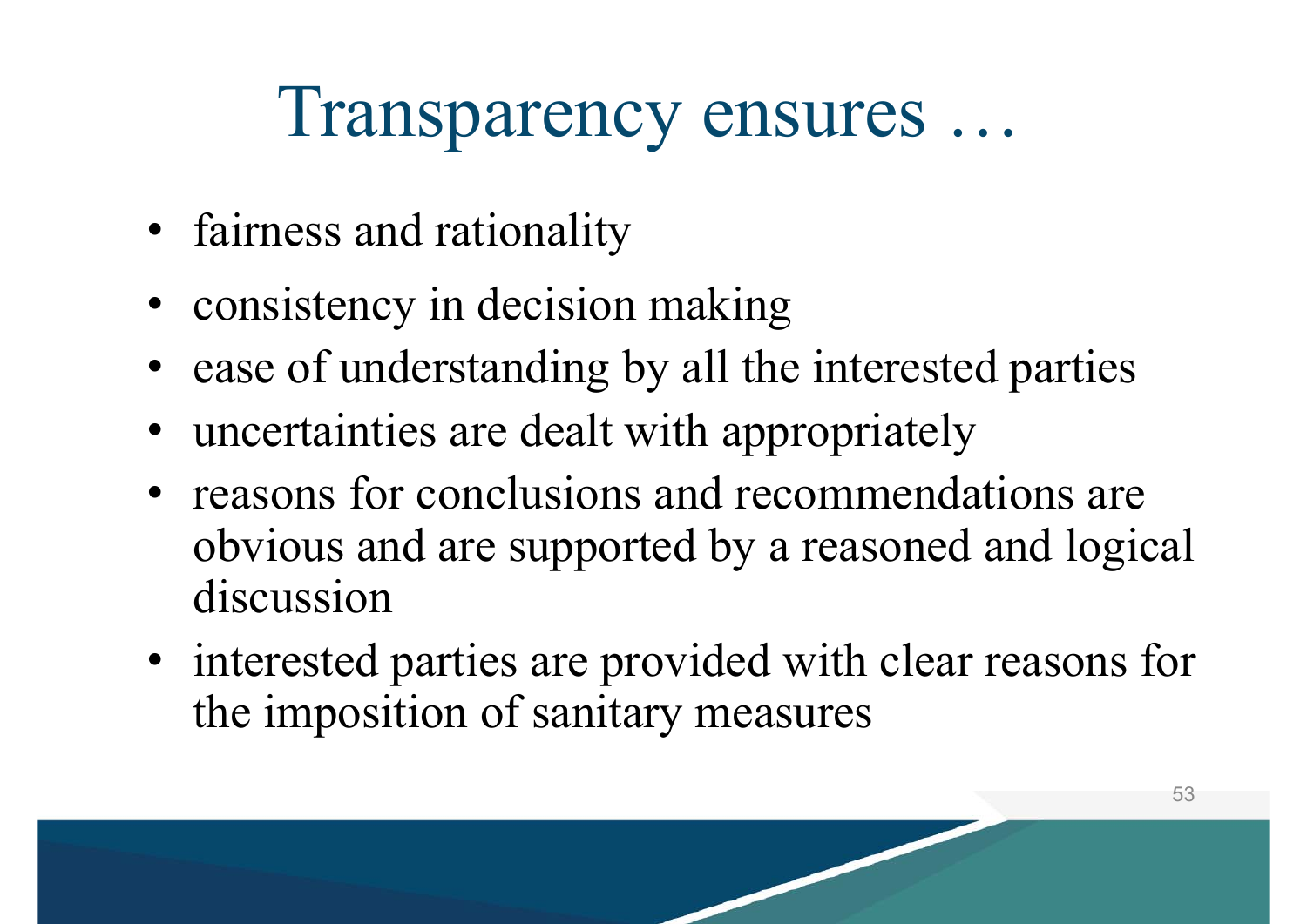### Transparency involves …

- … the comprehensive documentation of
	- data and information
	- –assumptions and uncertainties
	- methods
	- results
	- discussion and conclusions
	- references

![](_page_53_Picture_8.jpeg)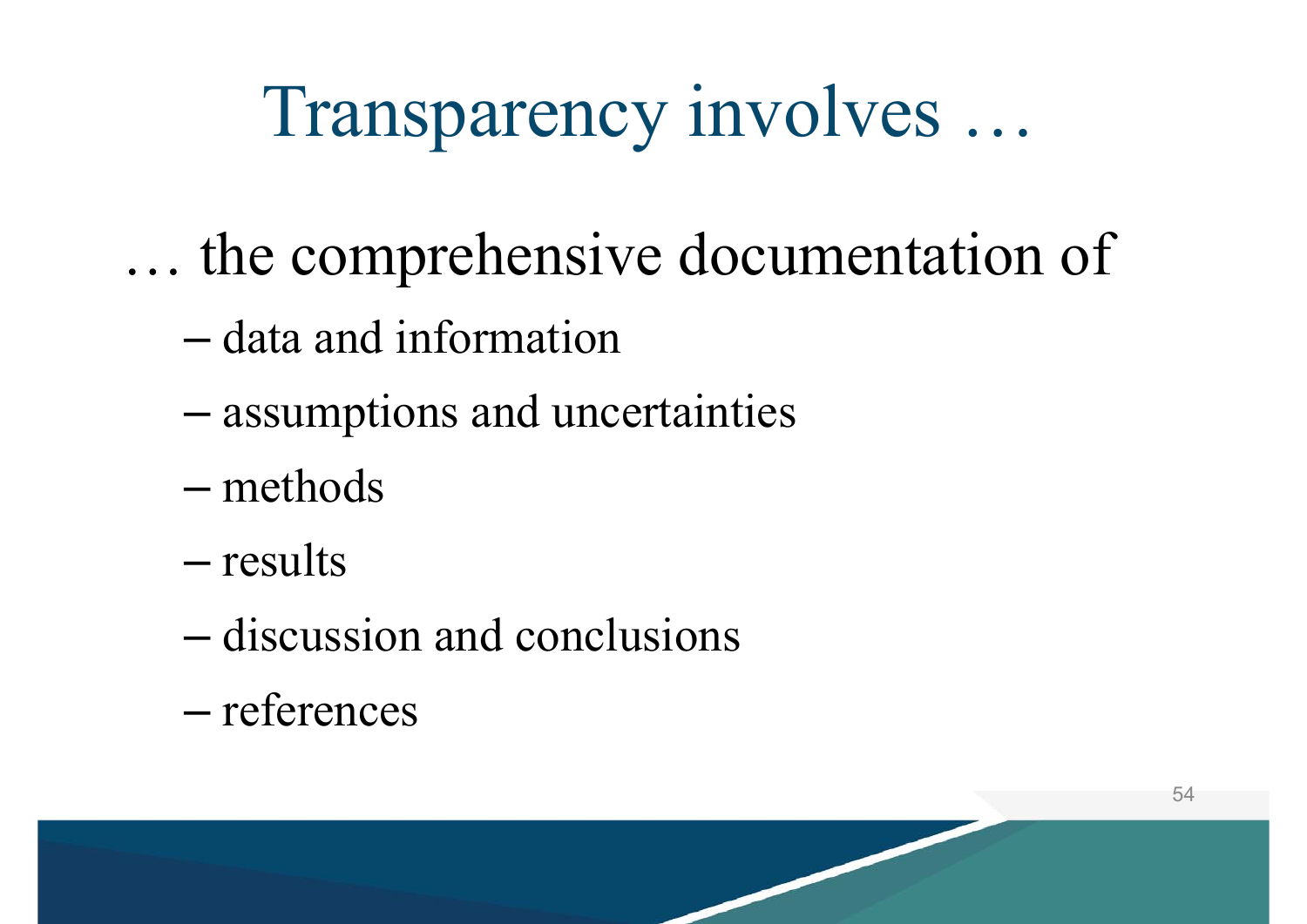#### Peer review ensures …

- the analysis is technically robust
	- –– the data, information, methods and assumptions are the best available and a reasonable level of objectivity has been obtained
- the measures are both appropriate to the circumstances and consistent with domestic and international obligations

![](_page_54_Picture_4.jpeg)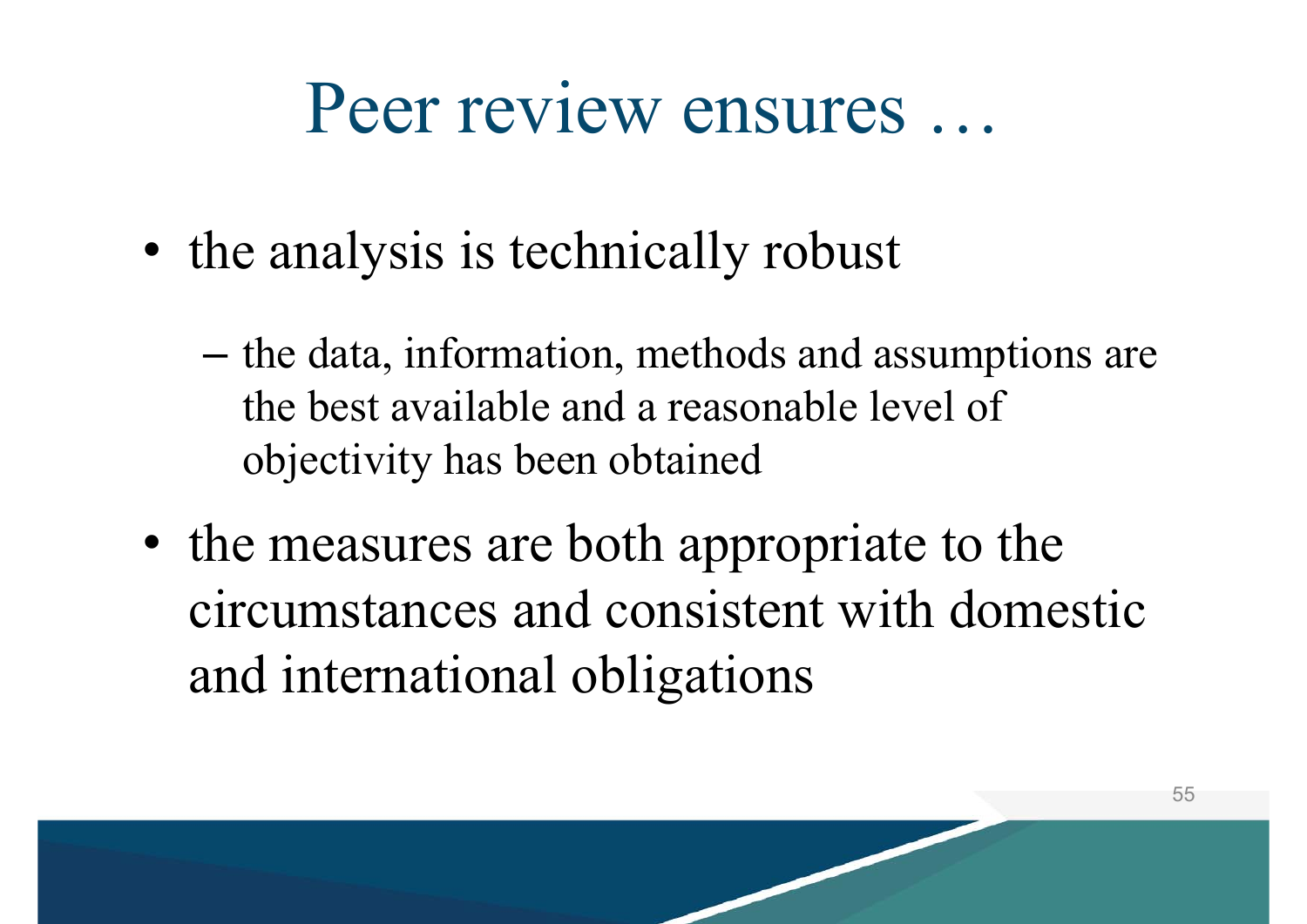#### Peer review consists of …

- a scientific critique of the analysis
	- within the Veterinary Service
	- externally through selected experts with specialised knowledge of risk analysis as well as the particular hazards(s) under consideration
- can only be carried out properly when reviewers have a clear idea of what is expected of them
	- terms of reference are essential
- $\bullet$  comments should be incorporated where appropriate, otherwise the rationale for rejecting them should be documented

![](_page_55_Picture_7.jpeg)